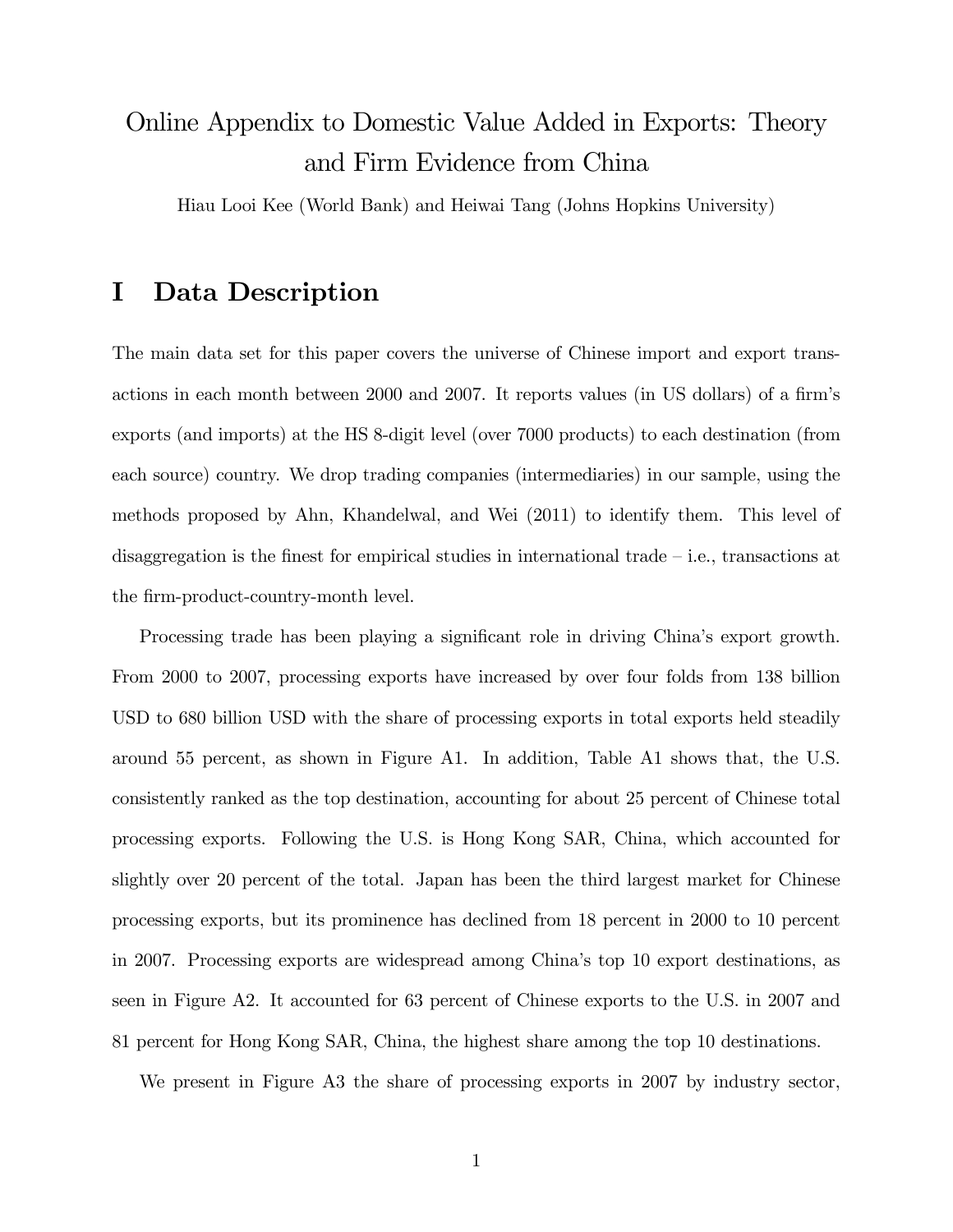according to the United Nations groupings of HS2 categories. There exists a substantial heterogeneity in the prevalence of processing exports across industries. The share is about 20 percent for the "wood & articles" sector (HS2 = 6 -14) and is over 80 percent for the "machinery, mechanical, and electrical equipment" sector  $(HS2 = 84-85)$ .

The advantage of focusing on processing exporters is that we need not worry about their imports for final consumption, as by definition, all imports in processing trade have to be used as intermediate inputs.<sup>52</sup> However, not all processing exporters import for their own use. Some of them import for other processing firms, which also implies that some processing firms must export more than what their imported materials can support. We develop systematic rules to identify processing Örms that potentially import from and export for other firms. To this end, we merge the customs transaction data with the firm-level data from the Annual Surveys of Industrial Firms conducted by Chinaís National Bureau of Statistics (NBS hereafter). The surveys cover all state-owned enterprises (SOEs) and non-state-owned firms that have sales above 5 million yuan in a given year.<sup>53</sup> The NBS data contain detailed information for most of the standard balance sheet information, such as firm ownership, output, value added, industry code (480 categories), exports, employment, original value of fixed asset, and intermediate inputs. Tables  $A2$  and  $A3$  present the percentages of firms and sales that are covered by the merged data. Table A4 presents the industry's median of firm materials-to-sales ratios.

 $52$ Manova and Yu (2013) examine how financial constraints affect exporters positions in global supply chains in China and thus their profits. In this paper, we simply take advantage of the special features of the processing regime without getting into the details about firms' transition from one regime to another.

<sup>&</sup>lt;sup>53</sup>The industry section in the official statistical yearbooks of China is constructed based on the same data source. The unit of analysis is a firm, and not the plant, but other information in the survey suggests that more than 95% of all observations in our sample are single-plant firms. 5 million yuan is roughly exchanged to 600,000 US dollars during the sample period.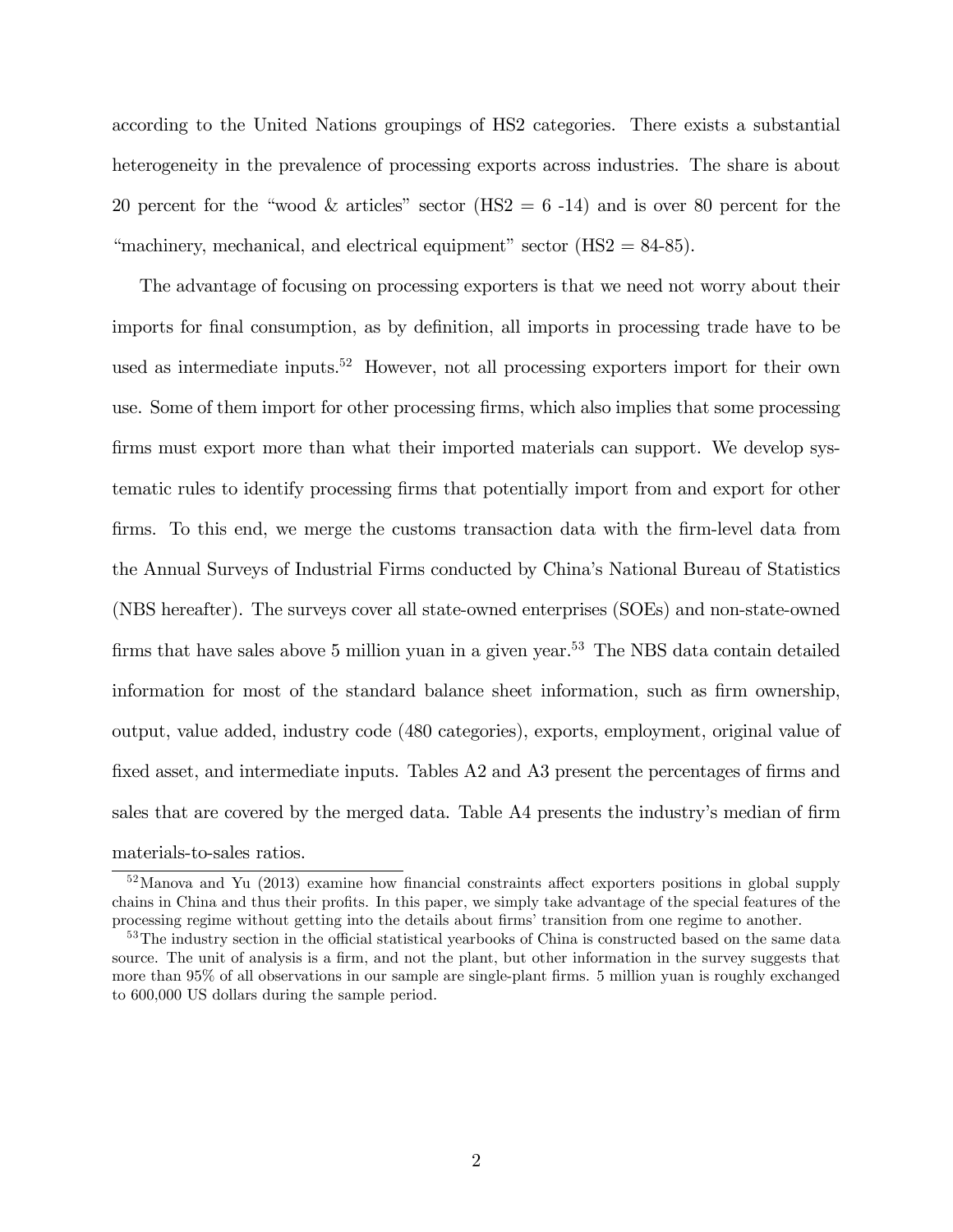# A Transforming Chinese I/O Tables to One Based on UN Industry Code

- 1. Use the concordance from Chinaís National Bureau of Statistics to match multiple IO codes with multiple HS 6-digit codes (revision 2002).
- 2. Match multiple HS6 codes to multiple UN industry sector codes (20 of them).
- 3. For each IO code, pick the UN code that has the largest number of HS6 shared. This will guarantee that all IO codes will be covered.
- 4. For UN codes that are matched with multiple IO codes, manually choose a unique UN code for the match. It happens in only one case.
- 5. Then add up the values of intermediate inputs for each pair of upstream-downstream relationship. A matrix of 20 groups by 20 groups will be built.
- 6. Recompute the IO coefficients based on the UN industry sector classification.

#### B Computing Domestic Upstream Variety

To compute domestic upstream variety, we use the weighted average of the number of HS6 products exported by non-processing Örms across all upstream industries as a proxy for domestic upstream varieties, since data on domestic varieties are not available. The belief is that a firm's export product scope is a subset of its domestic product scope.<sup>54</sup> Specifically, we compute the weighted average of the number of upstream varieties by  $V_{jt} = \sum_{i=1}^{I} s_{ij} V_{it}$ , where  $s_{ij}$  is the share of industry i's goods used in total input costs of industry j, according to the Chinese input-output table for 2002.  $V_{it}$  is the number of HS6 products exported by

<sup>&</sup>lt;sup>54</sup>There could be export varieties that were not sold domestically or vice versa. There could also be domestic varieties produced by non-exporters that were not exported. In these regards, our proxy should be considered as a lower bound of the number of domestic varieties.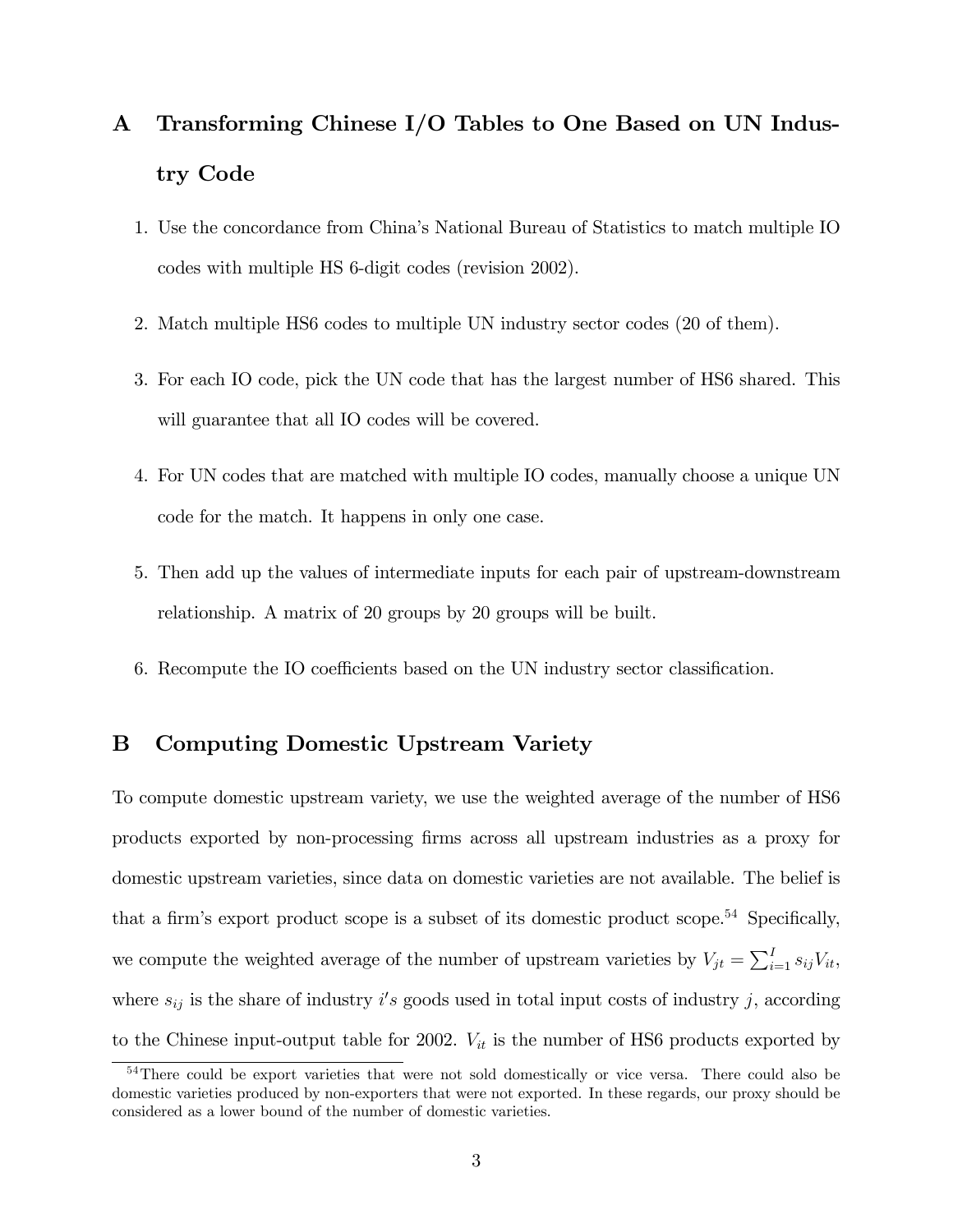non-processing firms in industry  $i$  in year  $t$ . Since the HS classifications have changed twice (in 2002 and 2007, respectively) during our sample period, we use the concordance file created by Cebeci et al. (2012) to define a consistent set of varieties over time. As reported in Table A5, the number of varieties available to the downstream processing exporters is increasing over time for most industries. Some industries have systematically higher input varieties (e.g. machinery, mechanical, and electrical equipment). This industry-specific feature is already controlled for by industry fixed effects in the regressions.

#### C Computing Upstream Input Tariffs

Computing an industry's upstream tariffs involves two steps. For each upstream industry, input tariffs are measured as a weighted average of tariffs facing all input suppliers to that industry. Specifically, we obtain the share of industry  $i$ 's inputs in total material cost of industry j,  $s_{ij}$ , from the Chinese IO table for 2002. Then for each industry j, we compute the weighted average of input tariffs as  $\tilde{\tau}_{jt} = \sum_{i=1}^{I} s_{ij} \tau_{it}$ , where  $\tau_{it}$  is the average tariff rate for industry  $i$  in year  $t$  and  $I$  is the total number of industries. Finally, for each downstream industry  $k$ , we use the IO coefficients again to compute the weighted average of upstream input tariffs  $\tilde{\tau}_{kt}^U = \sum_{j=1}^I s_{jk} \tilde{\tau}_{jt}$ . The idea to use the IO tables twice is that we need the measure of tariffs facing domestic input suppliers, not downstream exporters. For example, a garment firm uses fabrics, zippers and buttons. Fabrics firms use cotton yarns, zipper firms use steel, and button firms use plastics. Thus, the upstream input tariff for a garment firm is a weighted average tariff rates on cotton yarns, steel and plastics.

#### D Computing Industry-specific Exchange Rate Indices

We use the Tornqvist method to construct an industry-specific time-varying exchange rate. For each industry j, let  $I_{jt}$  be the set of common countries firms in industry j import from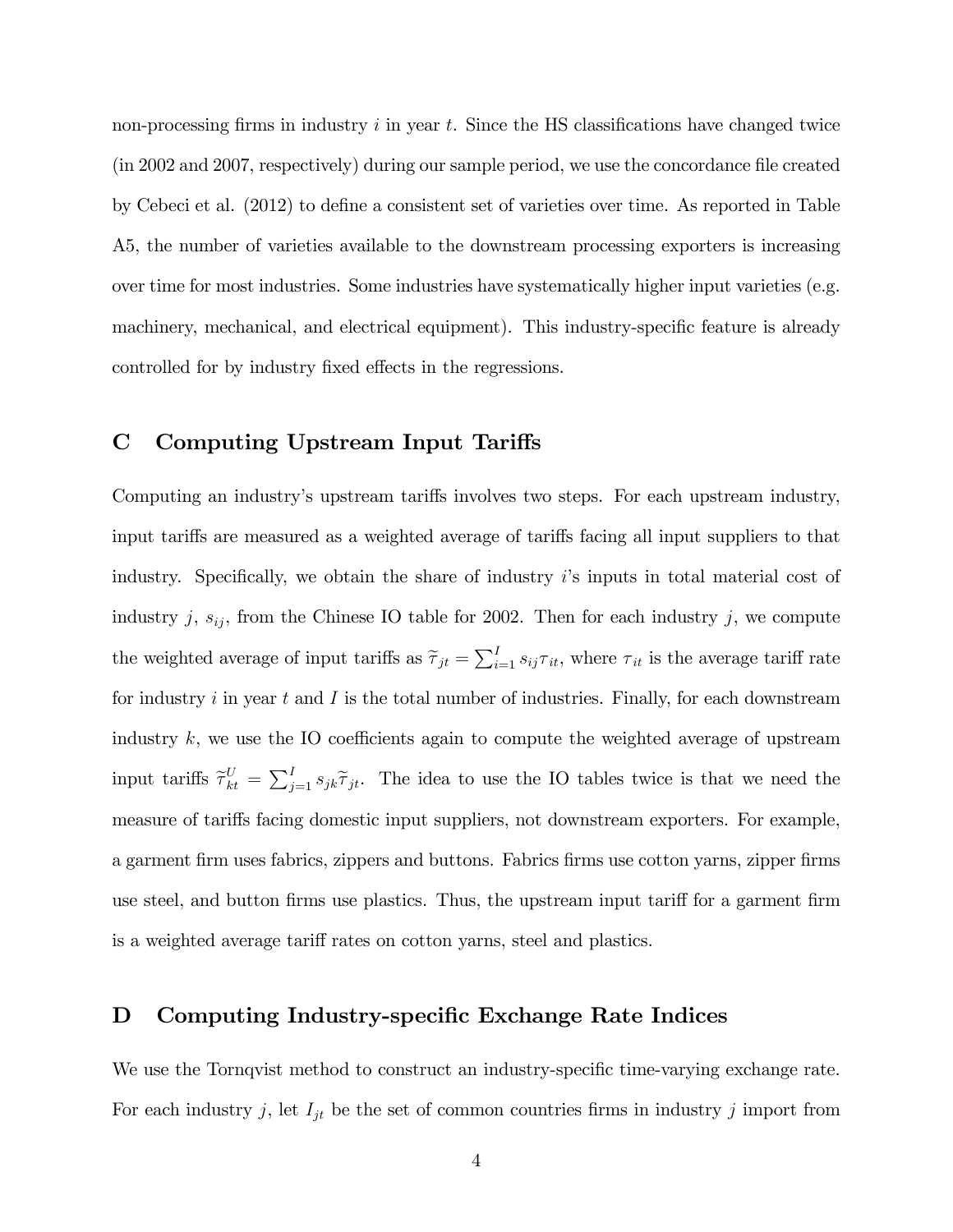in two consecutive years, t and  $t-1$ . Denote country c's currency price of a yuan in year t and  $t-1$  by  $E_{ct}$  and  $E_{ct-1}$ ; and denote country c's shares in industry j's total imports in year t and  $t-1$  by  $s_{cjt}$  and  $s_{cjt-1}$ . The industry-specific rate of yuan appreciation with respect to the countries from which industry  $j$  imports in year  $t$  is defined as

$$
\triangle \ln E_{jt} = \sum_{c \in I_{jt}} \frac{1}{2} (s_{cjt} + s_{cj,t-1}) (\ln E_{ct} - \ln E_{c,t-1}).
$$

Using this weighted average of appreciation rates, we define the industry-specific exchange rate for imports as

$$
E_{jt} = E_{j,t-1} \exp \left(\Delta \ln E_{jt}\right),\,
$$

with  $E_{jt}$  normalized to 1 in the base year (i.e., 2000) or any starting year for each industry.

#### E Computing Industry-specific Domestic Input Price Indices

Computing the input price indices involves two steps. First, we use the Tornqvist method to construct an industry-specific time-varying domestic input price indices. For each industry j (15 of them), let  $I_{jt}$  be the set of common sub-industries in two consecutive years, t and  $t-1$ . Denote sub-industry s's output price index in year t and  $t-1$  by  $P_{st}$  and  $P_{s,t-1}$ ; and denote the share of sub-industry s's sales in industry  $j's$  total sales in year t and  $t-1$  by  $\omega_{sjt}$  and  $\omega_{sj,t-1}$ . Data on output price indices at the 4-digit sector level (based on China's NBS classification) are obtained from Brandt, Van Biesebroeck, and Zhang (2012).<sup>55</sup> The industry-specific rate of output price inflation in year  $t$  is defined as

$$
\Delta \ln \widetilde{P}_{jt} = \sum_{s \in I_{jt}} \frac{1}{2} \left( \omega_{sjt} + \omega_{sj,t-1} \right) \left( \ln P_{st} - \ln P_{s,t-1} \right).
$$

<sup>55</sup>http://www.econ.kuleuven.be/public/N07057/CHINA/appendix/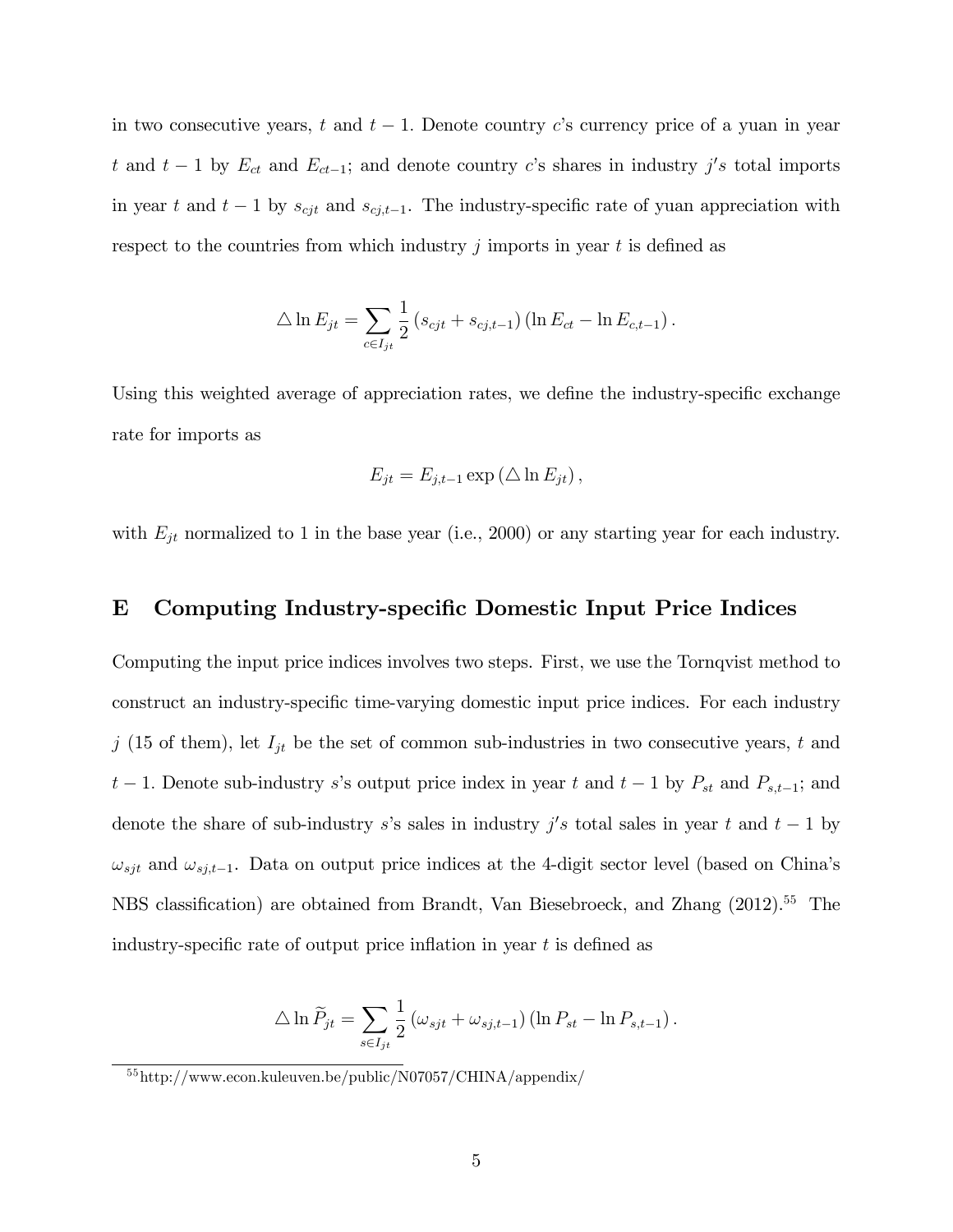Using this weighted average of inflation rates, the sector-specific output price level is defined as

$$
\widetilde{P}_{jt} = \widetilde{P}_{j,t-1} \exp \left( \triangle \ln \widetilde{P}_{jt} \right),\,
$$

with  $\widetilde{P}_{it}$  normalized to 1 in 2000.

The second step is to compute the weighted average of  $P_{jt}$ , with weights equal to the coefficients from the Chinese IO table for 2002. The goal is to compute the average domestic prices facing processing firms in industry j. Specifically, for each industry j, the weighted average of input prices is  $P_{jt}^D = \sum_{k=1}^J a_{kj} \widetilde{P}_{kt}$ , where  $a_k$  is the share of industry k goods in total material costs for production of a unit of industry j goods and  $J$  is the number of industries. Notice that  $P_{jt}^D$  varies across time purely due to the variation in  $P_{jt}$ , since  $a_{kj}$  is fixed throughout the sample.

#### F Computing Industry-specific Imported Input Price Indices

To compute the imported input indices, we use the Tornqvist method to construct an industry-specific time-varying import price indices based on firm-level imports from the customs transaction data. For each industry  $j$  (15 of them), let  $I_{jt}$  be the set of common product (at the HS 8-digit level) in two consecutive years, t and  $t-1$ . Denote product s's import prices in year t and  $t-1$  by  $p_{st}^I$  and  $p_{s,t-1}^I$ ; and denote the share of product s's imports in industry  $j's$  total imports in year t and  $t-1$  by  $\varpi_{sjt}$  and  $\varpi_{sj,t-1}$ . Product-level import prices (by processing Örms only) are computed as total import value divided by total quantity of import at the HS8 level, using customs transaction-level data. Then sector-specific rate of import price inflation in year  $t$  is defined as

$$
\Delta \ln \widetilde{P}_{jt}^I = \sum_{j \in I_{jt}} \frac{1}{2} \left( \varpi_{sjt} + \varpi_{sj,t-1} \right) \left( \ln p_{st}^I - \ln p_{s,t-1}^I \right).
$$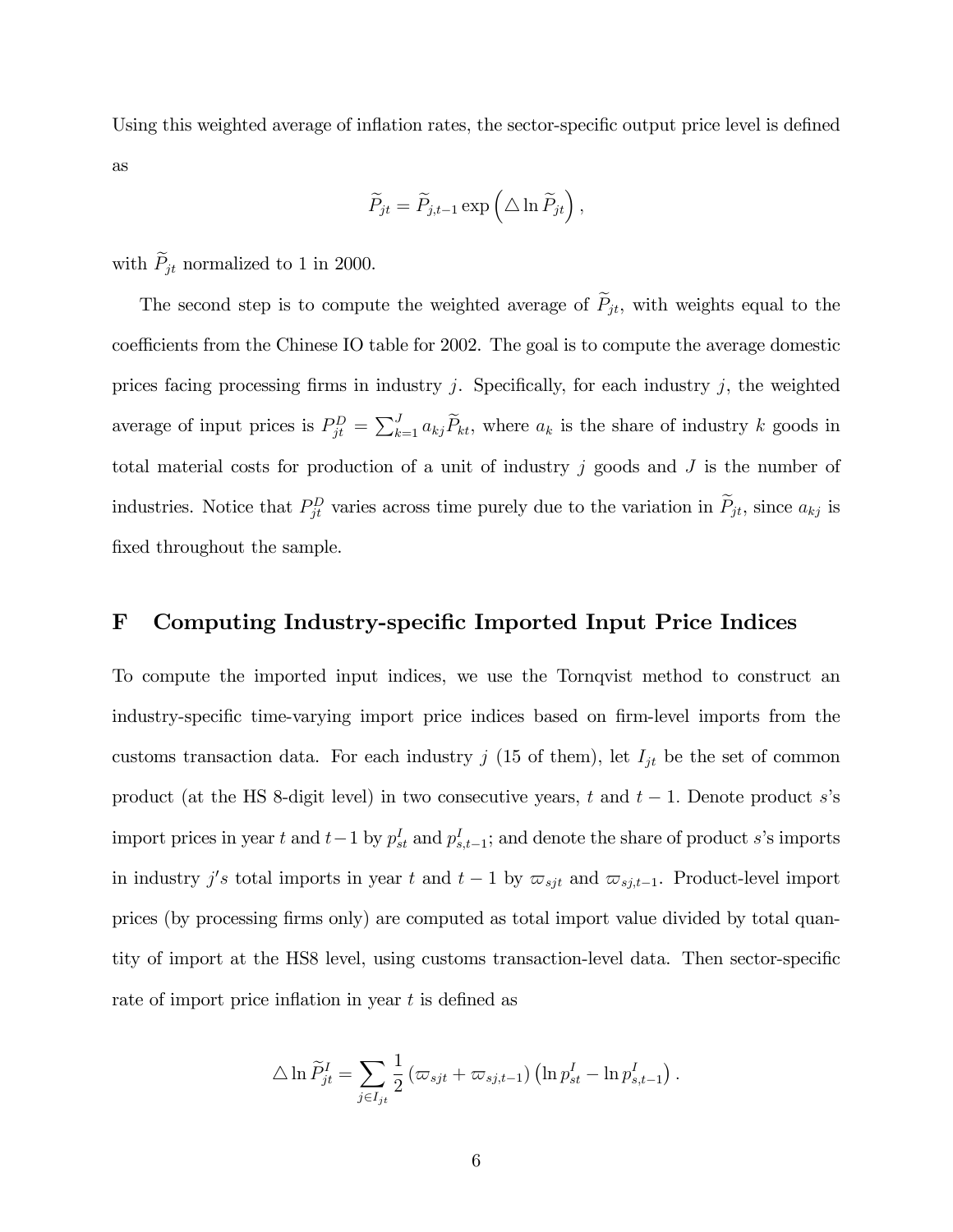Using this weighted average of inflation rates, the sector-specific import price level is defined as

$$
\widetilde{P}_{jt}^I = \widetilde{P}_{j,t-1}^I \exp\left(\triangle \ln \widetilde{P}_{jt}^I\right),
$$

with  $P_{jt}^I$  normalized to 1 in 2000. Table A6 reports the ratio of the imported material price index to the domestic material price index across industry-years.

# II Theoretical Derivation of Firm DVAR (the Cobb-Douglas Case)

In the main text, we derive the theoretical expression of firm  $DVAR$  based on a translog production function. In this section, we use a more convenient form of production function – the Cobb-Douglas production function, as the basis to derive firm  $DVAR$ .

For each year t, consider firm i with productivity,  $\phi_i$ , which uses both domestic  $\left(M_{it}^D\right)$ and imported materials  $(M_{it}^I)$ , alongside capital  $(K_{it})$  and labor  $(L_{it})$  to produce output  $Y_i$ , according to the following production production:

$$
Y_{it} = \phi_i K_{it}^{\alpha_K} L_{it}^{\alpha_L} M_{it}^{\alpha_M}, \qquad (31)
$$

$$
M_{it} = \left( M_{it}^{D \frac{\sigma - 1}{\sigma}} + M_{it}^{I \frac{\sigma - 1}{\sigma}} \right)^{\frac{\sigma}{\sigma - 1}}, \tag{32}
$$

$$
\alpha_K + \alpha_L + \alpha_M = 1 \text{ and } \sigma > 1.
$$

Each firm faces input prices  $(r_t, w_t, P_t^D, P_t^I)$  for capital, labor, domestic materials, and imported materials. Given (32) it can be shown that the price index of total materials is a constant-elasticity-of-substitution (CES) function over  $P_t^D$  and  $P_t^I$ :

$$
P_t^M = \left( \left( P_t^D \right)^{1-\sigma} + \left( P_t^I \right)^{1-\sigma} \right)^{\frac{1}{1-\sigma}}
$$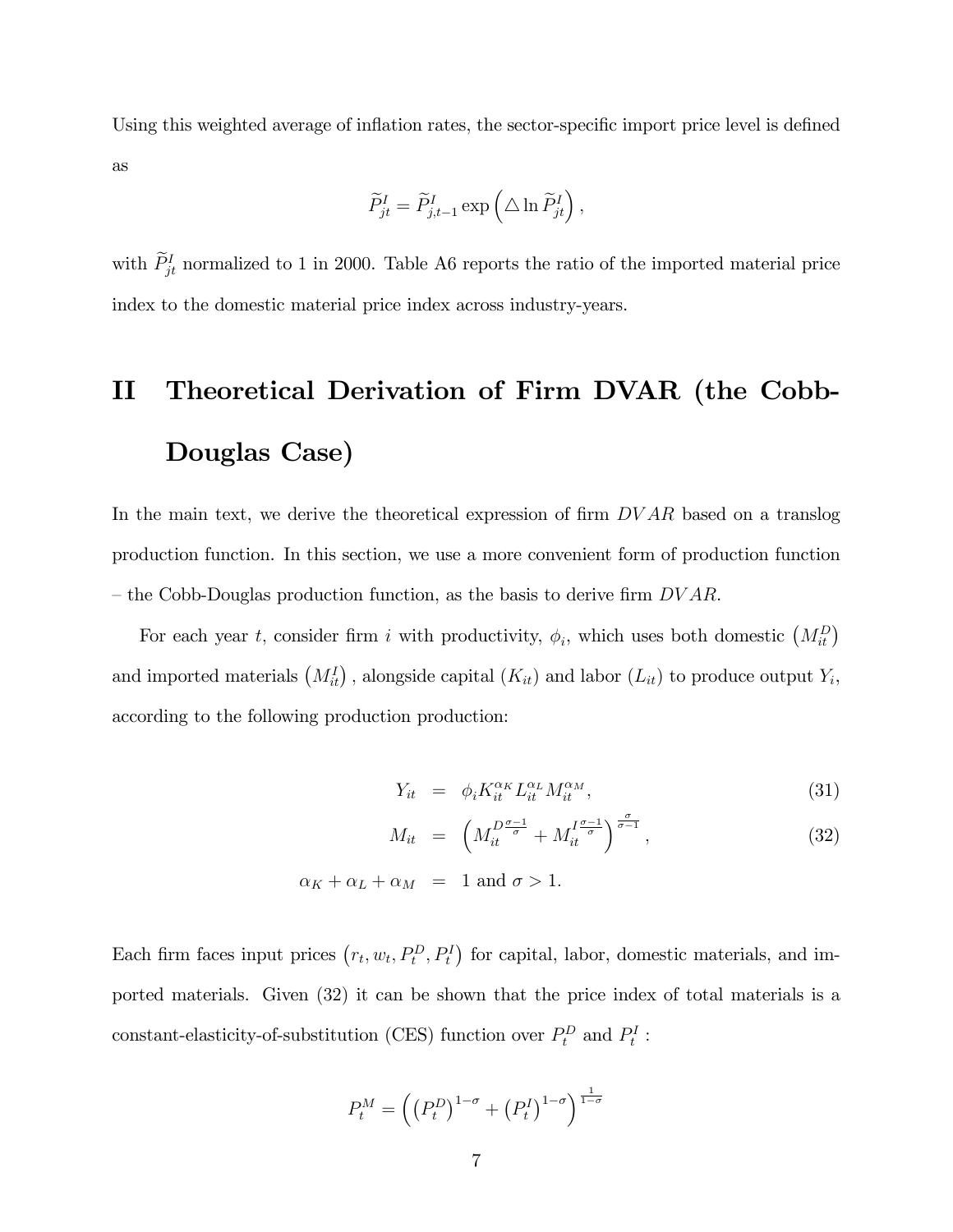Firms' cost minimization implies the following total cost of producing  $Y_{it}$  units of output:

$$
C_{it}\left(r_t, w_t, P_t^D, P_t^I, Y_{it}\right) = \frac{Y_{it}}{\phi_i} \left(\frac{r_t}{\alpha_K}\right)^{\alpha_K} \left(\frac{w_t}{\alpha_L}\right)^{\alpha_L} \left(\frac{P_t^M}{\alpha_M}\right)^{\alpha_M}, \text{ with}
$$
\n
$$
\frac{P_t^M M_{it}}{C_{it}} = \alpha_M.
$$
\n(33)

Thus, the marginal cost  $(c_{it})$  of producing  $Y_{it}$  units of final goods is

$$
c_{it} = \frac{\partial C_{it}}{\partial Y_{it}} = \frac{1}{\phi_i} \left(\frac{r_t}{\alpha_K}\right)^{\alpha_K} \left(\frac{w_t}{\alpha_L}\right)^{\alpha_L} \left(\frac{P_t^M}{\alpha_M}\right)^{\alpha_M},\tag{34}
$$

which is constant over output. Note that while input prices and input elasticities are common across all firms within an industry-year, firms have different productivity,  $\phi_i$ , which results in different marginal cost,  $c_{it}$ , across firms. Then we can express the share of imported materials in total revenue as:

$$
\frac{P_t^I M_{it}^I}{P_{it} Y_{it}} = \frac{P_t^I M_{it}^I}{P_t^M M_{it}} \frac{P_t^M M_{it}}{C_{it}} \frac{C_{it}}{P_{it} Y_{it}}
$$
\n
$$
= \frac{P_t^I M_{it}^I}{P_t^M M_{it}} \alpha_M \frac{c_{it}}{P_{it}}
$$
\n
$$
= \alpha_M (1 - \chi_{it}) \frac{P_t^I M_{it}^I}{P_t^M M_{it}},
$$

where  $\chi_i = \frac{P_{it} - c_{it}}{P_{it}} \in [0, 1]$  is the price-cost margin of the firm.<sup>56</sup>

Finally, the share of imported materials in total cost of materials can be obtained by the

$$
\mu_i = \frac{P_{it}}{c_{it}} = \frac{1}{1 - \chi_i}.
$$

<sup>&</sup>lt;sup>56</sup>Note that price-cost margin,  $\chi_i$  is closely related to firm's markup, which is usually defined as

If price equals marginal cost, as it is in the case of perfect competition,  $\chi_i$  equals 0 and  $\mu_i = 1$ . When  $\mu_i > 1$ , then  $\chi_i > 0$ .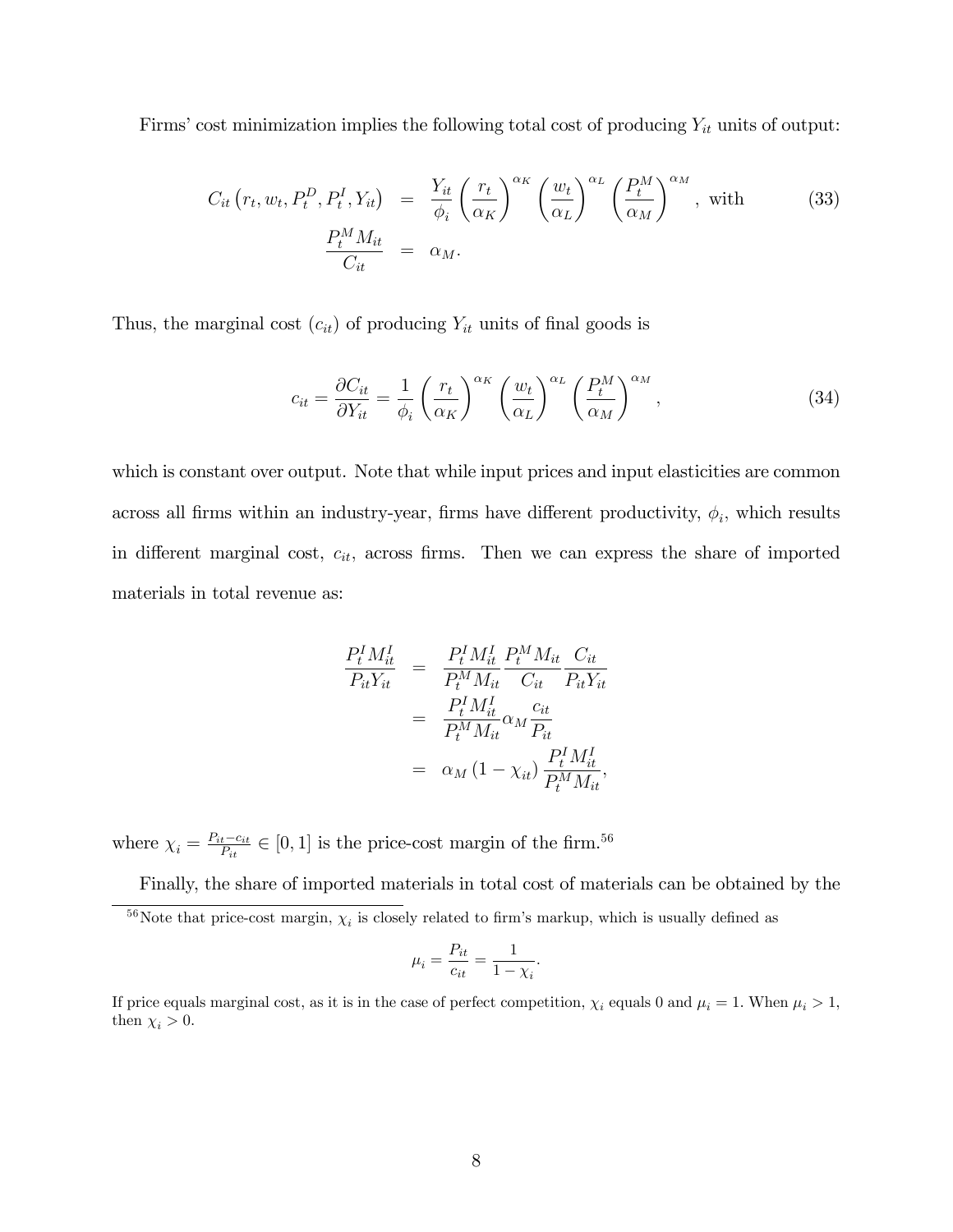following minimization problem:

$$
\min P_t^I M_{it}^I + P_t^D M_{it}^D
$$
  
s.t. 
$$
M_{it} = \left( M_{it}^{D\frac{\sigma-1}{\sigma}} + M_{it}^{I\frac{\sigma-1}{\sigma}} \right)^{\frac{\sigma}{\sigma-1}}.
$$

Solving it gives the following ratio of imported material cost to total material cost:

$$
\frac{P_t^I M_{it}^I}{P_t^M M_{it}} = \frac{1}{1 + \left(\frac{P_t^I}{P_t^D}\right)^{\sigma - 1}}.
$$
\n(35)

We can then express firm i's  $DVAR$  in period t, based on (4), as

$$
DVAR_{it} = 1 - \alpha_M (1 - \chi_{it}) \frac{1}{1 + \left(\frac{P_t^I}{P_t^D}\right)^{\sigma - 1}}.
$$
\n(36)

According to  $(36)$ , the determinants of a firm's  $DVAR$  can be analyzed as follows:

1. Cross-sectional distribution of the DV AR within an industry-year

Given input prices and elasticities, the cross sectional distribution of  $DVAR$  within an industry-year depends on the distribution of firm's price-cost margin,  $\chi_i$ , given that  $DVAR$ is an affine transformation of  $\chi_i$ . Thus, within an industry-year, a firm with a higher  $\chi_i$  will have a higher  $DVAR$ . Factors that affect the price-cost margin will therefore affect firm DV AR:

• Perfect Competition

If the industry is perfectly competitive,  $\chi_{it} = 0$ ,  $\forall i, t$ , the cross-sectional distribution of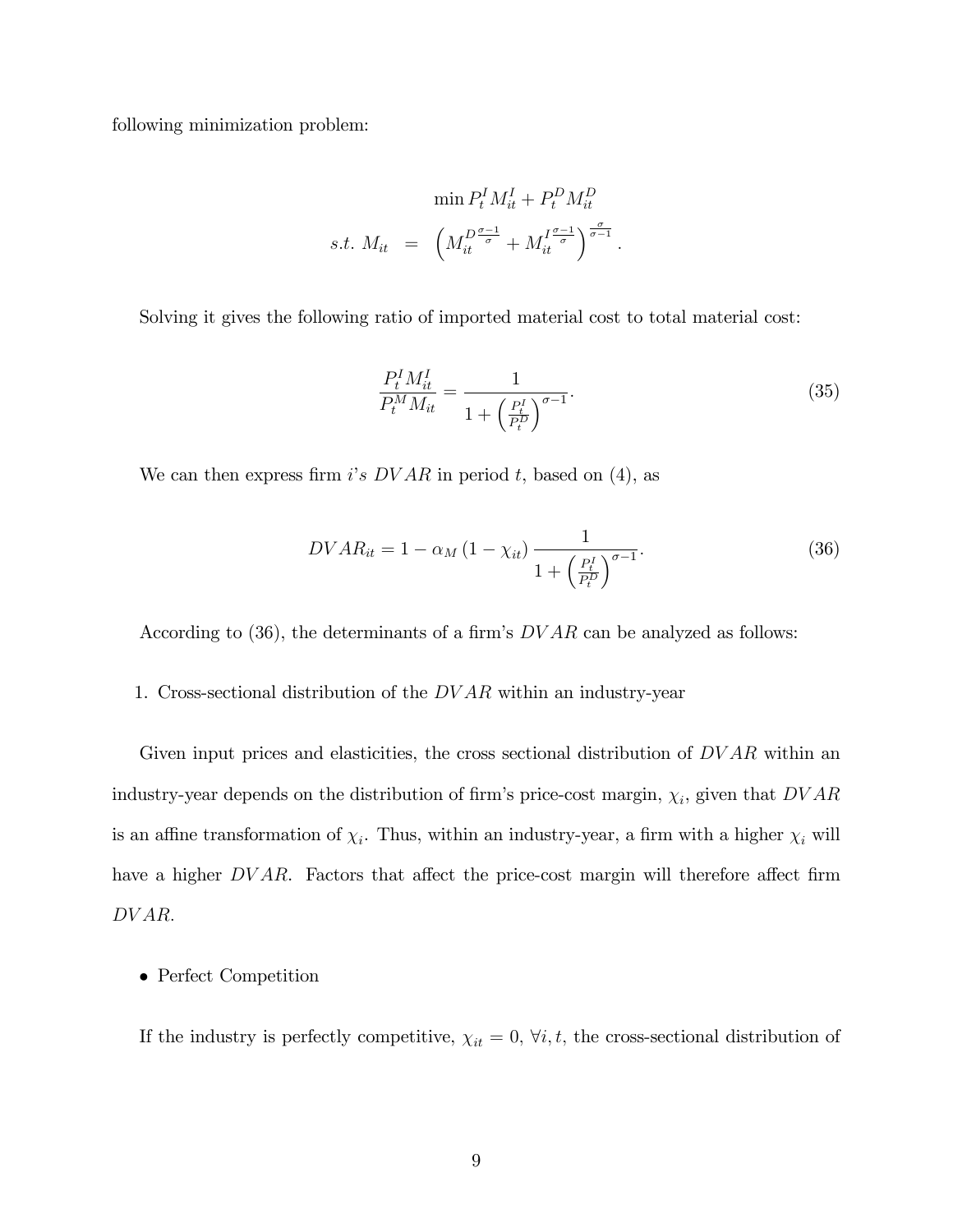$DVAR$  degenerates to the following constant that does not vary across firms:

$$
DVAR_{it} = 1 - \alpha_M \frac{1}{1 + \left(\frac{P_t^I}{P_t^D}\right)^{\sigma - 1}}, \ \forall i, t.
$$

Monopolistic Competition with CES preferences

Under monopolistic competition with CES preferences,  $\chi_{it} = \chi, \forall i$ , since markup is constant across all firms, the cross-sectional distribution of  $DVAR$  degenerates to the following constant that also does not vary across Örms within the same industry:

$$
DVAR_{it} = 1 - \alpha_M \left(1 - \chi\right) \frac{1}{1 + \left(\frac{P_t^I}{P_t^D}\right)^{\sigma - 1}}, \ \forall i, t.
$$

Note that the cross-sectional distribution of  $DVAR$  does not depend on the distribution of Örm productivity under CES preferences, as long as markup is constant across Örms. Empirically, if we observe varying  $DVAR$  across firms within the same industry-year, it indicates that the CES preference assumption is not supported and that the industry is likely not perfectly competitive.

#### 2. Time-series movement of  $DVAR$  within firms

Eq. (36) shows that the time-series movement of  $DVAR$  is determined by the price of imported inputs to domestic inputs,  $\frac{P_t^I}{P_t^D}$ , which is common across firms within the same industry-year. Factors that affect  $\frac{P_t^I}{P_t^D}$  will affect a firm's  $DVAR$  over time. It is worth emphasizing that factors that do not affect  $\frac{P_t^I}{P_t^D}$  directly, such as the firm's wages  $(w)$  or productivity  $(\phi_i)$ , do not directly affect the time-series movement of  $DVAR$  within firms.<sup>57</sup>

 $57$ Domestic wages can still indirectly affect firm  $DVAR$  through affecting the price of domestic materials. In the regression analysis below, controlling for the relative price of materials, we should expect no impact from wages on firm  $DVAR$ .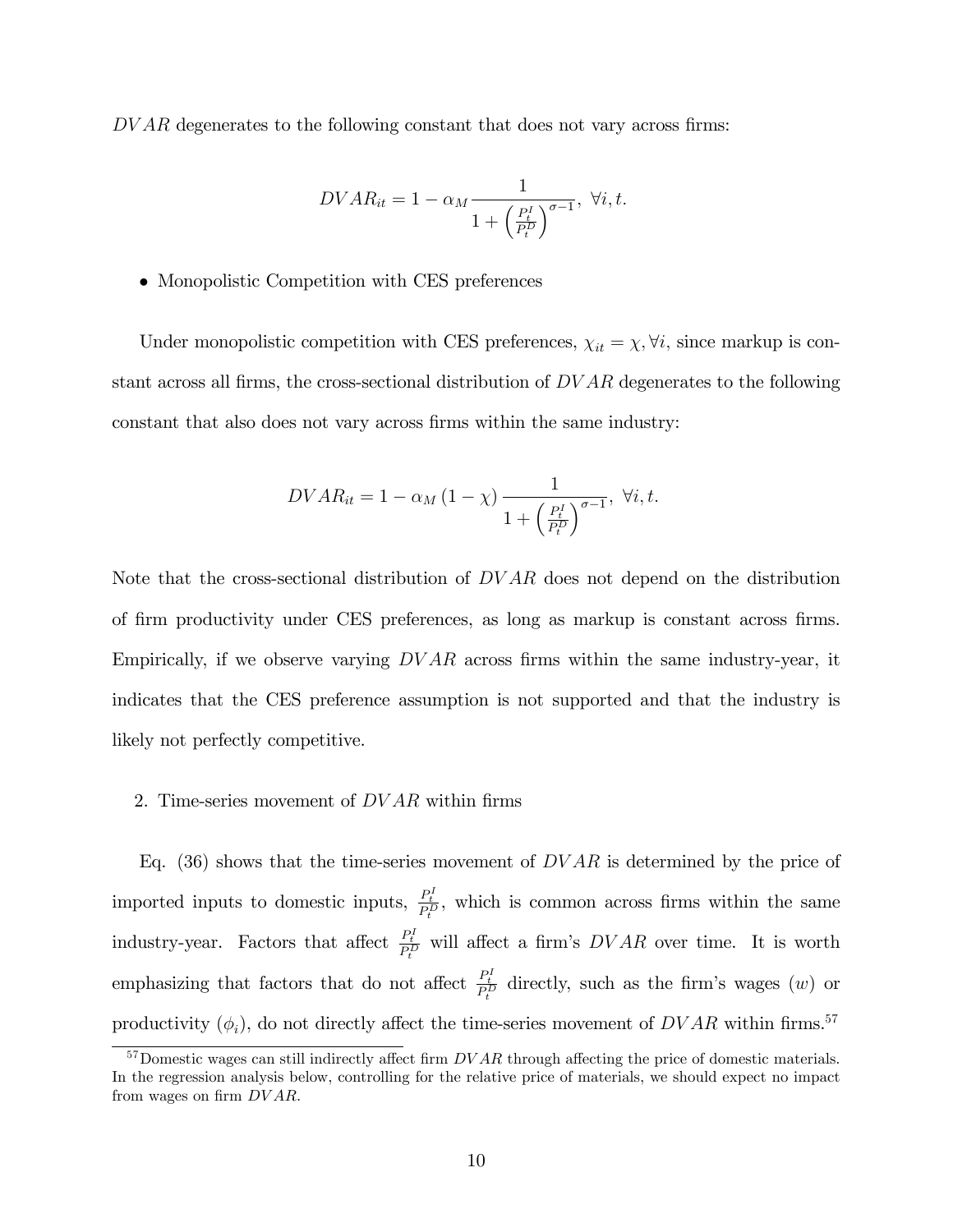## References

- [1] Ahn, Jaebin., Amit Khandelwal, and Shang-Jin Wei (2011). "The Role of Intermediaries in Facilitating Trade," Journal of International Economics, 84, 73-85.
- [2] Brandt, Loren, Johannes Van Biesebroeck, Yifan Zhang (2012). "Creative Accounting or Creative Destruction? Firm-level Productivity Growth in Chinese Manufacturing," Journal of Development Economics, 97:2, 339-351.
- [3] Cebeci, Tolga, Fernandes, Ana, Freund, Caroline. and Martha Pierola (2012). "Exporter Dynamics Database," World Bank Policy Research Working Paper 6229.
- [4] Koopman, Robert, Zhi Wang, and Shang-Jin Wei (2012). "Estimating Domestic Content in Exports When Processing Trade Is Pervasive," Journal of Development Economics, 99:1, pp.178-89.
- [5] Manova, Kalina and Zhihong Yu (2013). "Firms and Credit Constraints along the Global Value Chain: Processing Trade in China," NBER Working Paper 18561.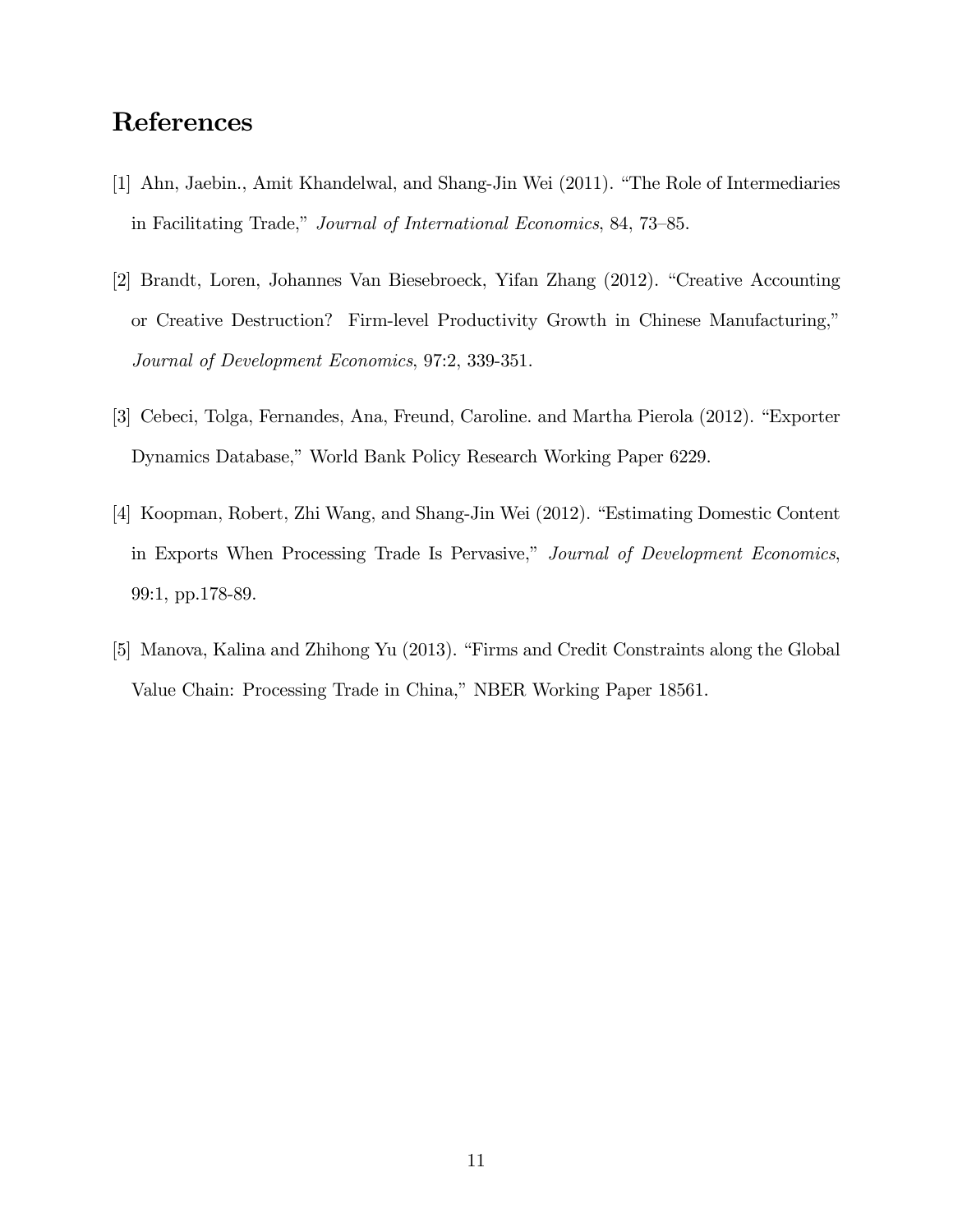

Figure A1: Share of China's Processing Exports, 2000-2007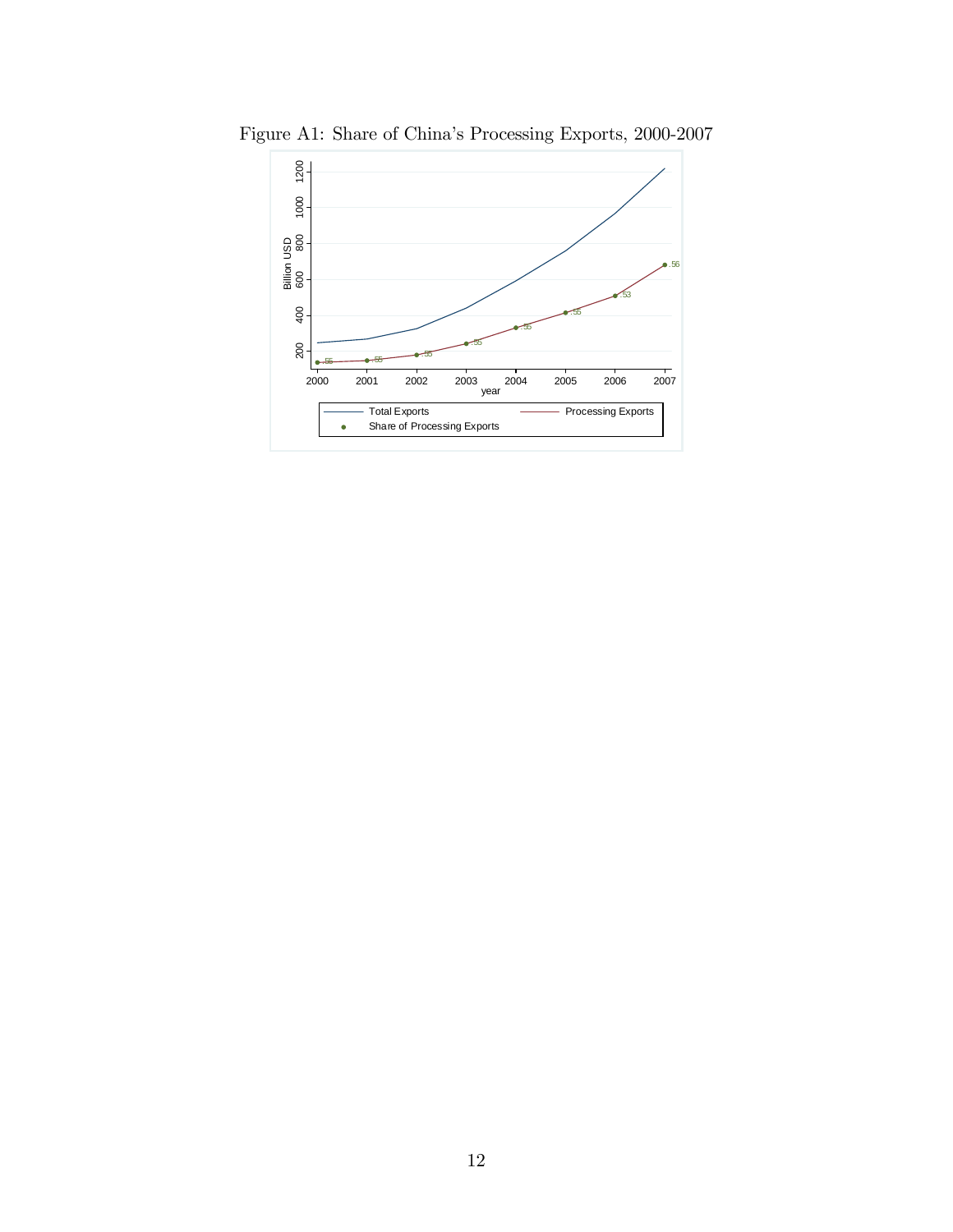Figure A2: Shares of Processing Exports in China's Top 10 Export Destinations (2000 & 2007)

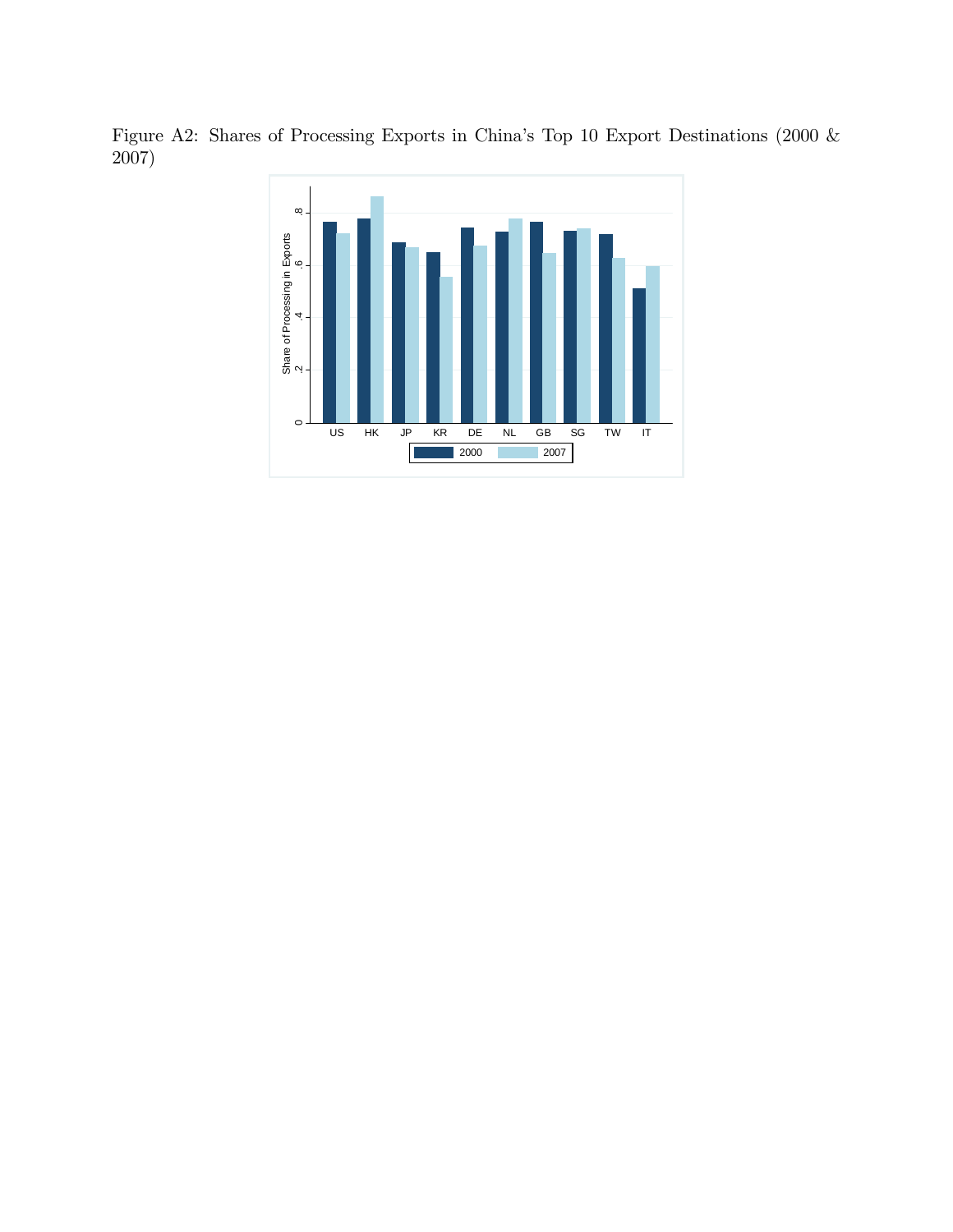

Figure A3: Shares of Processing Exports by Industry Sector (2007)

Figure A4: DVAR of Processing Exports - Different Filtered Samples (2000-2007)

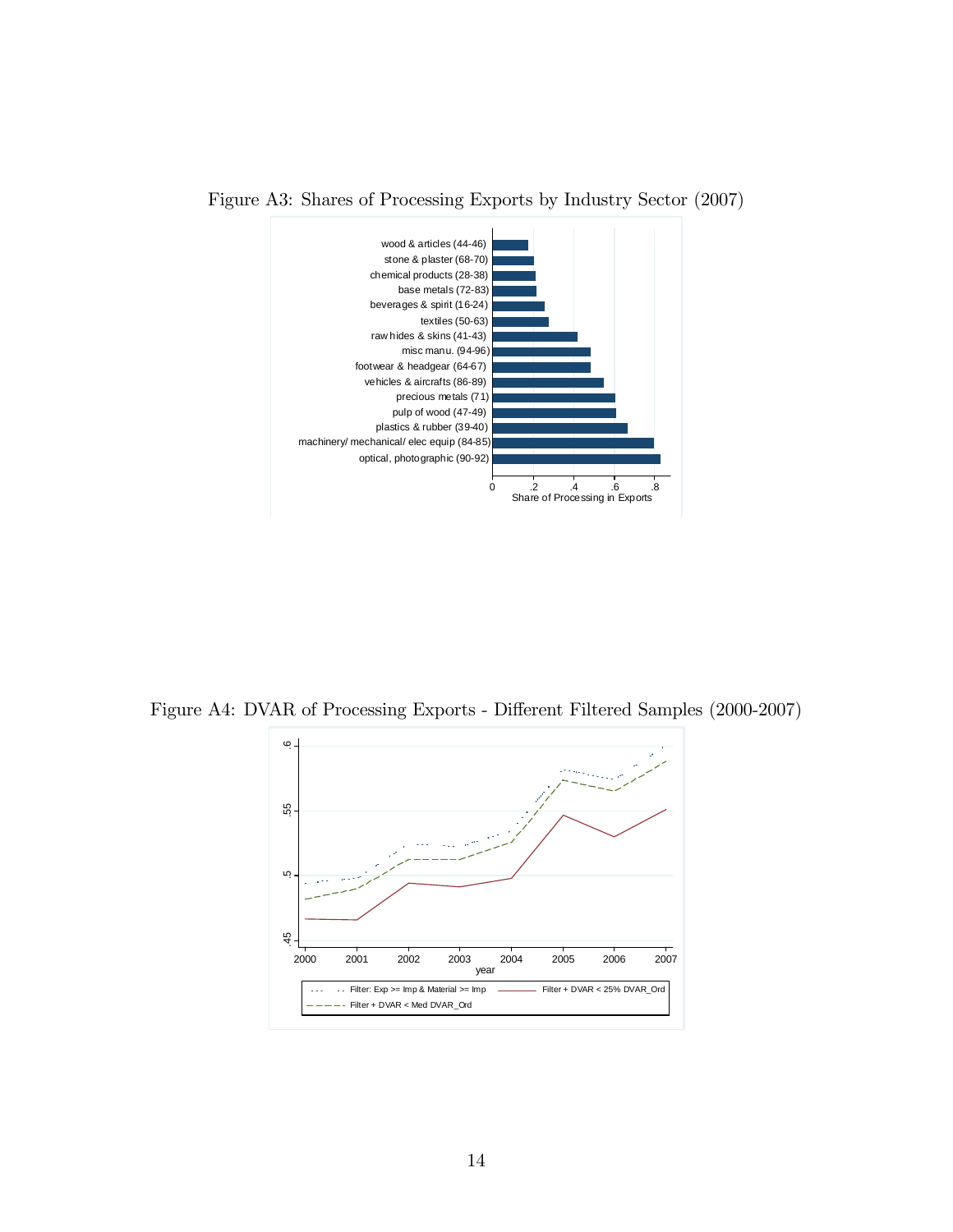

Figure A5: Export Share of the Two Types Processing (2000-2007)

Figure A6: DVAR of Processing Exports (Multi-industry Firms, 2000-2007)

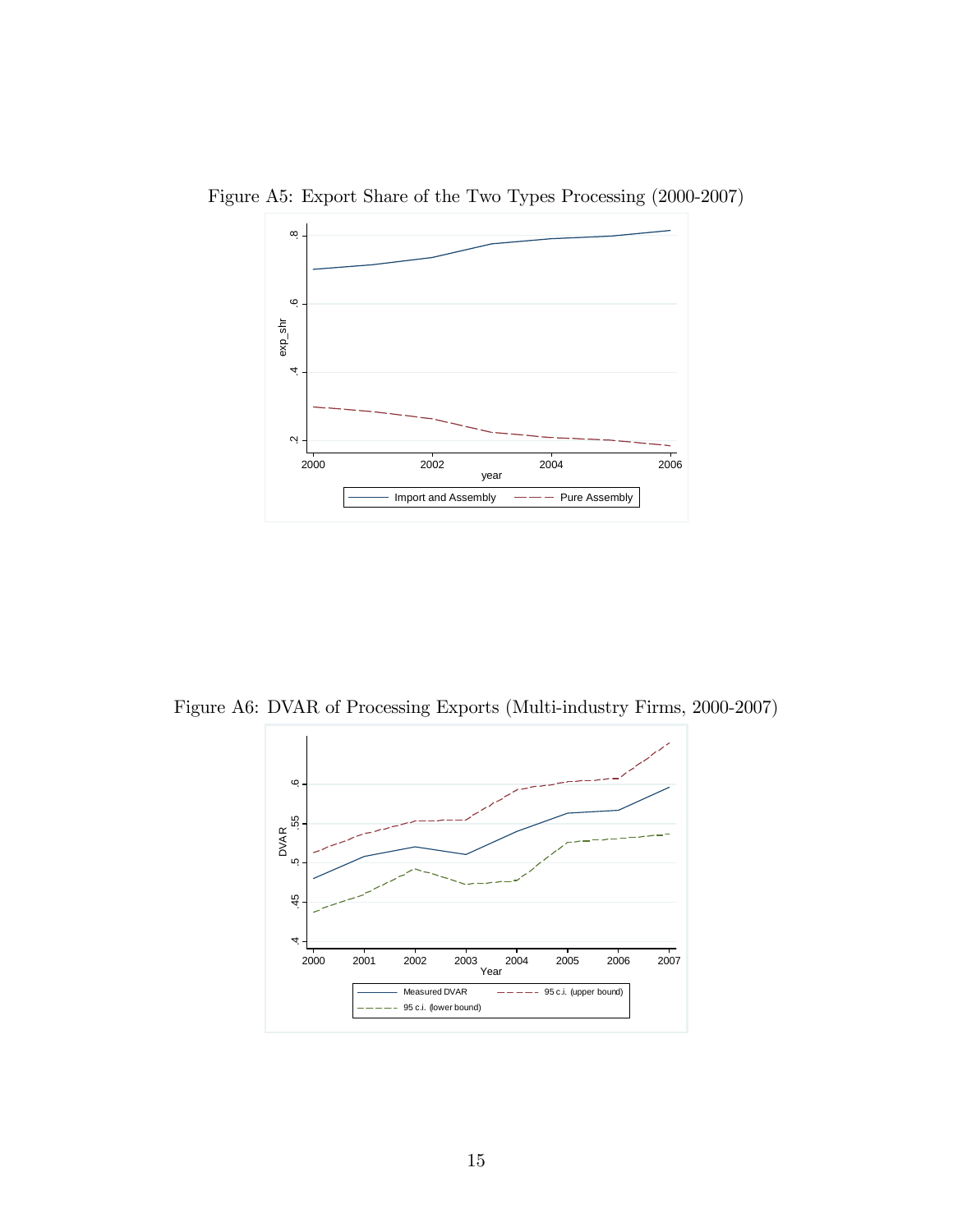

Figure A7: DVAR of Aggregate Exports (Single-industry Firms, 2000-2007)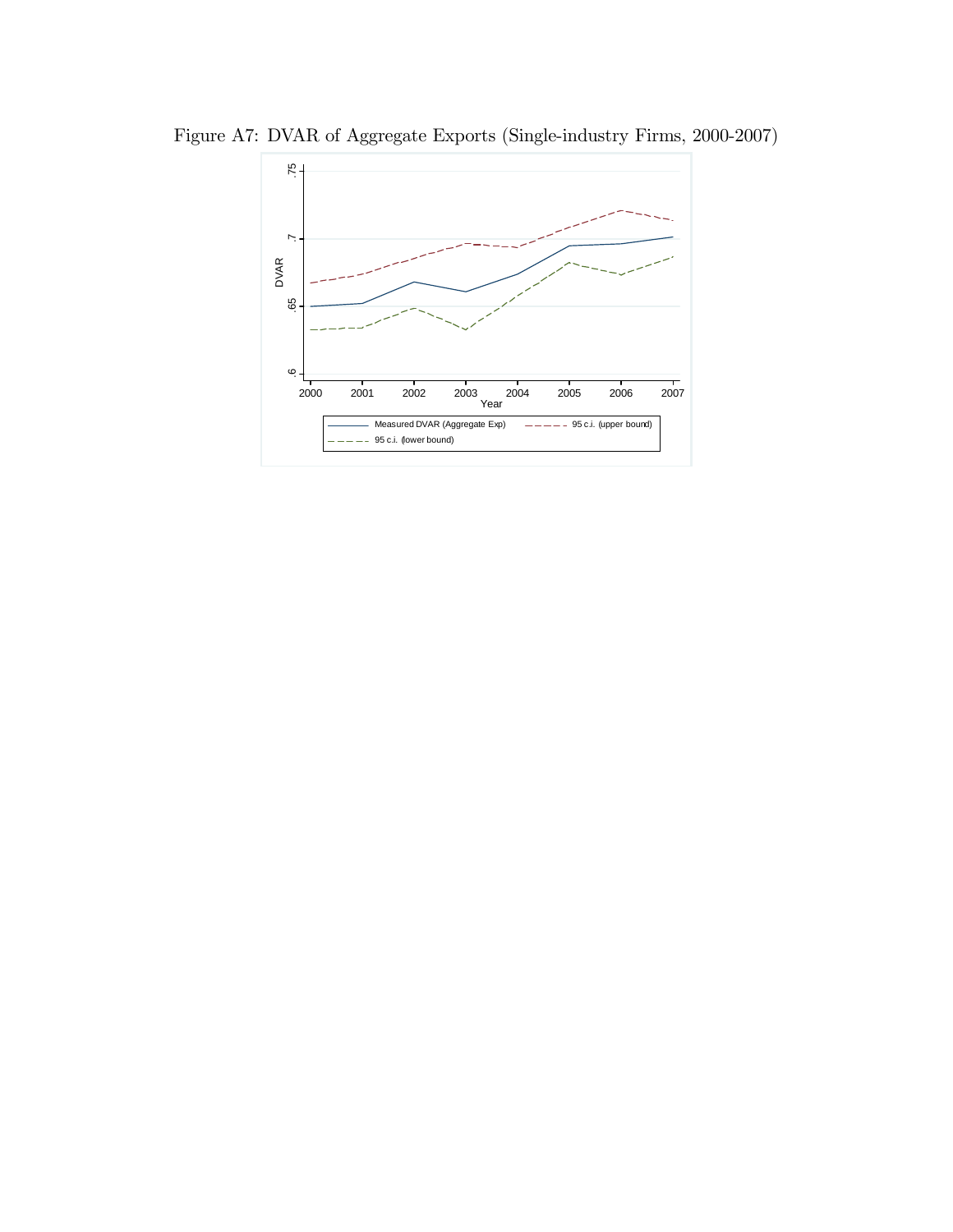|                | 2000                 |               | 2007                 |              |
|----------------|----------------------|---------------|----------------------|--------------|
| Rank           |                      | $USD$ $(Bil)$ |                      | (Bil)<br>USD |
| 1              | United States        | 35.17         | United States        | 152.51       |
| $\overline{2}$ | Hong Kong SAR, China | 31.02         | Hong Kong SAR, China | 150.00       |
| 3              | Japan                | 23.17         | Japan                | 60.25        |
| $\overline{4}$ | Germany              | 5.62          | Netherlands          | 29.08        |
| 5              | Korea, Republic of   | 5.34          | Germany              | 29.00        |
| 6              | <b>Netherlands</b>   | 3.90          | Korea, Republic of   | 26.70        |
| 7              | United Kingdom       | 3.90          | Singapore            | 19.04        |
| 8              | Singapore            | 3.62          | United Kingdom       | 17.41        |
| 9              | Taiwan, China        | 2.92          | Taiwan, China        | 13.22        |
| $10\,$         | France               | 2.10          | France               | 11.81        |

Table A1: Top 10 Destinations of China's Processing Exports

Source: China's Customs Trade Data.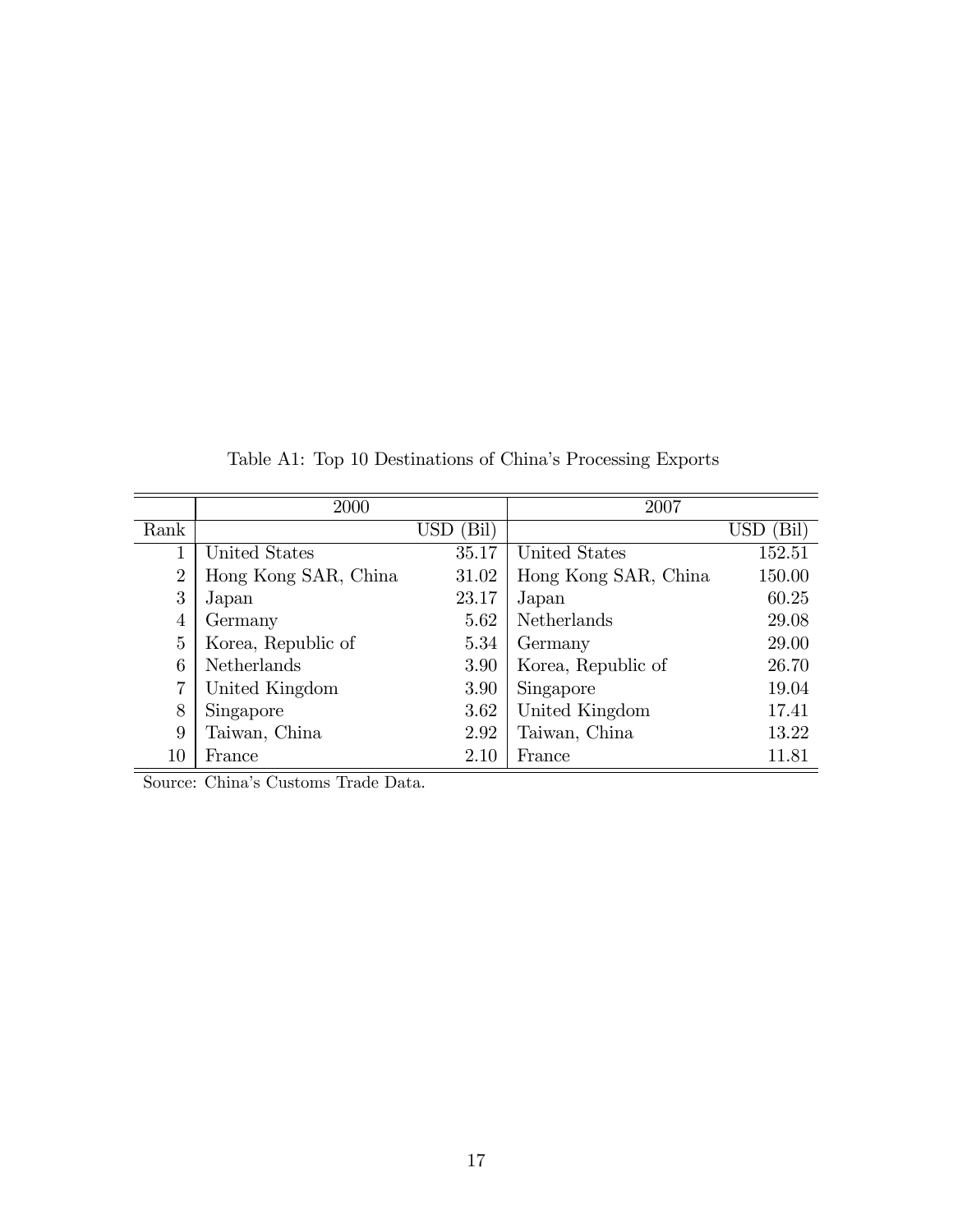| Industry                                                                                         |                      |               | Number of Firm-year Observations |                   |                |
|--------------------------------------------------------------------------------------------------|----------------------|---------------|----------------------------------|-------------------|----------------|
|                                                                                                  | customs              | merged w/ NBS | $\%$ of customs                  | filtered          | $%$ of customs |
| $(16-24)$<br>04: beverages $&$ spirit                                                            | 830                  | 356           | 42.89                            | 257               | 30.96          |
| $(28 - 38)$<br>06: chemical products                                                             |                      | 920           | 40.39                            | 410               | 18.00          |
| $(39-40)$<br>$07$ : plastics & rubber                                                            | 2278<br>7139<br>3472 | 2656          | 37.20                            | 190               | 16.67          |
| $(41 - 43)$<br>$08$ :raw hides & skins                                                           |                      | 1242          | 35.77                            | 678               | 19.53          |
| 09: wood $\&$ articles $(44-46)$                                                                 | 637                  | <b>169</b>    | 26.53                            | $\overline{77}$   | 12.09          |
| 10: pulp of wood $(47-49)$                                                                       | 2570                 | 1204          | 46.85                            | 337               | 13.11          |
| $11$ :textiles $(50-63)$                                                                         | 20054                | 7619          | 37.99                            | 1806              | 23.97          |
| 12:footwear & headgear, etc. $(64-67)$                                                           | 4776                 | 2158          | 45.18                            | 1329              | 27.83          |
| $13:$ stone, plaster, cement, etc. $(68-70)$                                                     | 993                  | 401           | 40.38                            | 226               | 22.76          |
| 14: precious metals (71                                                                          | 1826                 | 446           | 24.42                            | <b>219</b><br>786 | 11.99          |
| [5:base metals $(72-83)$                                                                         | 4278                 | 1725          | 40.32                            |                   | 18.37          |
| 16:machinery, mech, elect eqmt (84-85)                                                           | 22574                | 9420          | 41.73                            | 1986              | 22.09          |
| $(86-89)$<br>17:vehicles & aircraft                                                              | 1281                 | 627           | 48.95                            | $405$             | 31.62          |
| 18:optical, photographic, etc. (90-92)                                                           | 3498                 | 1211          | 34.62                            | 810               | 23.16          |
| $20:\text{mise manufacturering}$ (94-96)                                                         | 5376                 | 1954          | 36.35                            | 1391              | 25.87          |
| $\rm{Total}$                                                                                     | 81582                | 32108         | 39.36                            | 17907             | 21.95          |
| Source: China's Customs Trade Data and National Bureau of Statistics (NBS) Manufacturing Survey. |                      |               |                                  |                   |                |
| Sections 1, 2, 3, 5, and 19 are non-manufacturing sectors and are excluded from the analysis.    |                      |               |                                  |                   |                |
| 2000-2007<br>Sample pooled across                                                                |                      |               |                                  |                   |                |

Table A2: Representation of Different Subsamples by Numbers of Exporters Table A2: Representation of Different Subsamples by Numbers of Exporters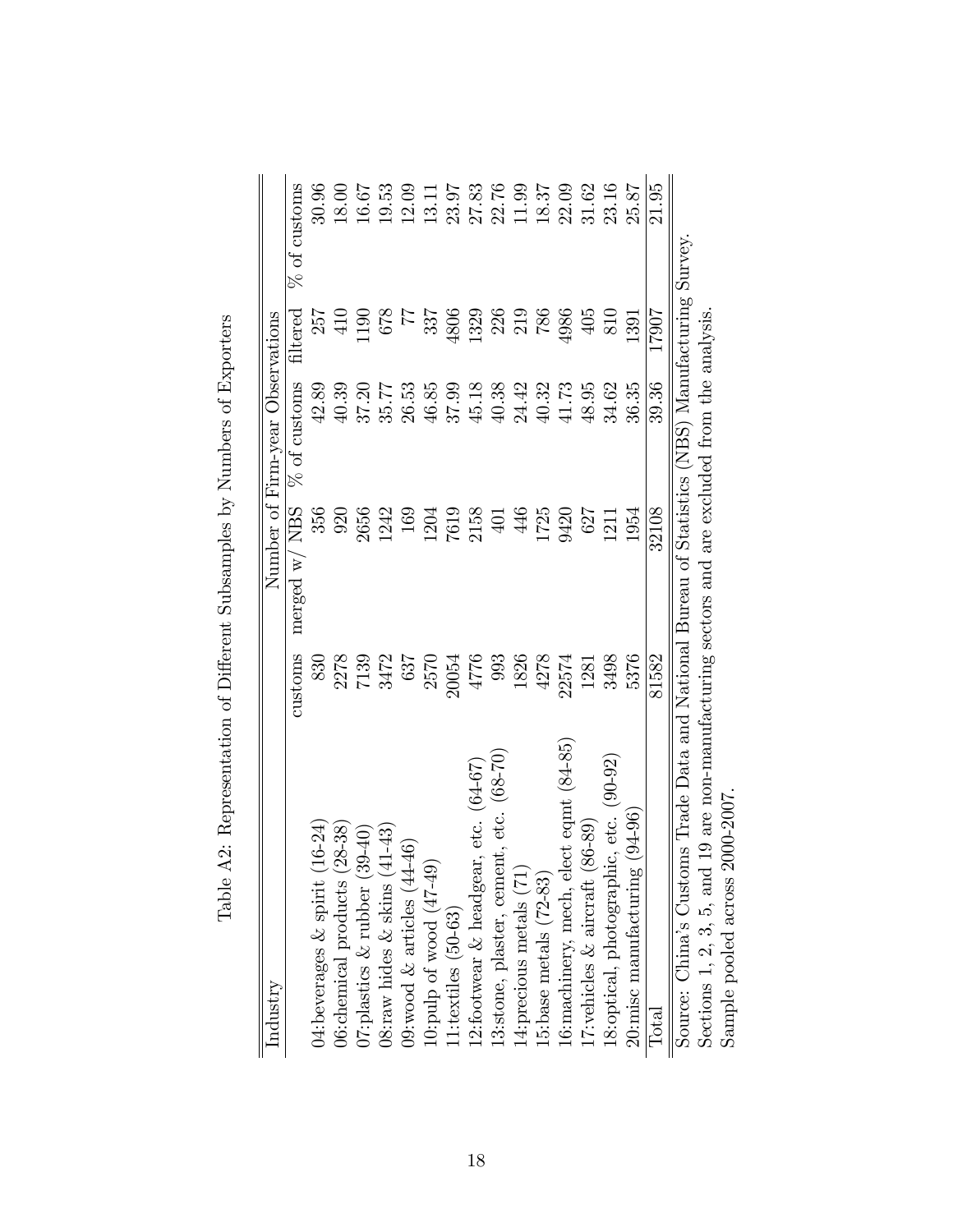| Industry                                                                                         |                   |        | Sales (million usd |          |                |
|--------------------------------------------------------------------------------------------------|-------------------|--------|--------------------|----------|----------------|
|                                                                                                  | customs (mil usd) | merged | $\%$ of customs    | filtered | $%$ of customs |
| 04:beverages $\&$ spirit (16-24)                                                                 | 1447              | 1042   | 72.02              | 822      | 56.78          |
| 06:chemical products (28-38)                                                                     | 4401              | 2584   | 58.71              | 1308     | 29.72          |
| $O7$ :plastics & rubber $(39-40)$                                                                | 14156             | 9535   | 67.36              | 6331     | 44.72          |
| $(1 - 43)$<br>$08$ :raw hides & skins (4                                                         | 6639              | 4199   | 63.25              | 1843     | 27.77          |
| 09: wood $\&$ articles $(44-46)$                                                                 | 718               | 434    | 60.48              | 217      | 30.17          |
| 10:pulp of wood $(47-49)$                                                                        | 2760              | 1923   | 69.66              | 1130     | 40.93          |
| $11$ :textiles $(50-63)$                                                                         | 42272             | 29606  | $70.04\,$          | 20168    | 47.71          |
| 12:footwear & headgear, etc. $(64-67)$                                                           | 18123             | 13333  | 73.57              | 10567    | 58.31          |
| 13:stone, plaster, cement, etc. (68-70)                                                          | 1575              | 1133   | 71.92              | 706      | 44.82          |
| 14: precious metals (71)                                                                         | 13299             | 9838   | 73.97              | 1616     | 12.15          |
| 15:base metals (72-83)                                                                           | 12562             | 6439   | 51.25              | 4166     | 33.16          |
| 16: machinery, mech, elect eqm $t$ $(84-85)$                                                     | 223527            | 151238 | 67.66              | 02399    | 45.81          |
| $86 - 89$<br>17: vehicles $\&$ aircraft (                                                        | 25232             | 19782  | 78.40              | 17525    | 69.45          |
| 18:optical, photographic, etc. (90-92)                                                           | 10041             | 8039   | 80.06              | 4155     | 41.38          |
| $20:\text{mise manufacturing} (94-96)$                                                           | 13514             | 9050   | 66.97              | 6690     | 49.50          |
| $\rm{Total}$                                                                                     | 390268            | 268173 | 68.72              | 179641   | 46.03          |
| Source: China's Customs Trade Data and National Bureau of Statistics (NBS) Manufacturing Survey. |                   |        |                    |          |                |
| Sections 1, 2, 3, 5, and 19 are non-manufacturing sectors and are excluded from the analysis.    |                   |        |                    |          |                |
| Sample pooled across 2000-2007                                                                   |                   |        |                    |          |                |

Table A3: Representation of Different Subsamples By Export Values Table A3: Representation of Different Subsamples By Export Values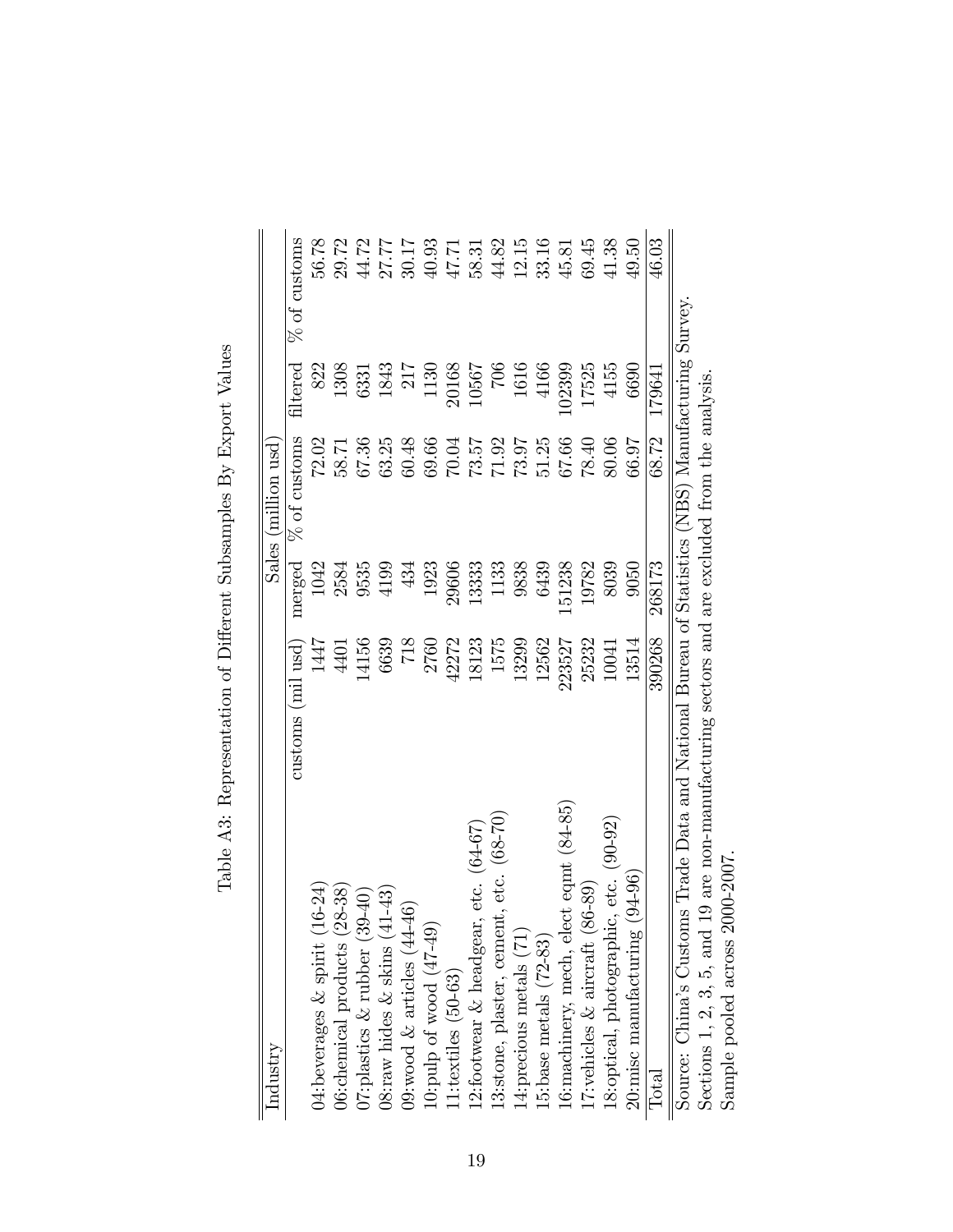Table A4: Median of Materials to Sales Ratio by Industry and Year

| <b>Industry Sector</b>                       |       |       |       |       | Year  |       |       |       |
|----------------------------------------------|-------|-------|-------|-------|-------|-------|-------|-------|
|                                              | 2000  | 2001  | 2002  | 2003  | 2004  | 2005  | 2006  | 2007  |
| 04:beverages $\&$ spirit (16-24)             | 0.785 | 0.774 | 0.779 | 0.724 | 0.833 | 0.784 | 0.797 | 0.774 |
| 06: chemical products $(28-38)$              | 0.813 | 0.824 | 0.777 | 0.790 | 0.814 | 0.771 | 0.787 | 0.772 |
| 07: plastics $\&$ rubber (39-40)             | 0.806 | 0.791 | 0.791 | 0.799 | 0.830 | 0.806 | 0.798 | 0.798 |
| 08: raw hides $\&$ skins (41-43)             | 0.806 | 0.810 | 0.788 | 0.766 | 0.772 | 0.792 | 0.763 | 0.741 |
| 09:wood $&$ articles $(44-46)$               | 0.801 | 0.788 | 0.769 | 0.741 | 0.776 | 0.801 | 0.796 | 0.815 |
| 10: pulp of wood $(47-49)$                   | 0.800 | 0.796 | 0.778 | 0.785 | 0.818 | 0.799 | 0.769 | 0.771 |
| 11:textiles $(50-63)$                        | 0.791 | 0.782 | 0.770 | 0.771 | 0.769 | 0.758 | 0.753 | 0.736 |
| 12:footwear $\&$ headgear, etc. (64-67)      | 0.795 | 0.778 | 0.754 | 0.770 | 0.763 | 0.745 | 0.749 | 0.720 |
| 13:stone, plaster, cement, etc. $(68-70)$    | 0.795 | 0.768 | 0.735 | 0.777 | 0.750 | 0.777 | 0.739 | 0.753 |
| 14: precious metals $(71)$                   | 0.780 | 0.754 | 0.739 | 0.749 | 0.744 | 0.711 | 0.724 | 0.762 |
| 15:base metals $(72-83)$                     | 0.826 | 0.817 | 0.797 | 0.782 | 0.812 | 0.791 | 0.787 | 0.810 |
| 16: machinery, mech, elect $\&$ eqmt (84-85) | 0.800 | 0.803 | 0.773 | 0.773 | 0.804 | 0.796 | 0.780 | 0.780 |
| 17: vehicles $\&$ aircraft (86-89)           | 0.811 | 0.829 | 0.800 | 0.776 | 0.811 | 0.787 | 0.809 | 0.788 |
| 18: optical, photographic, etc. (90-92)      | 0.806 | 0.785 | 0.750 | 0.759 | 0.773 | 0.753 | 0.753 | 0.727 |
| $20:$ misc manufacturing $(94-96)$           | 0.796 | 0.776 | 0.757 | 0.764 | 0.783 | 0.755 | 0.758 | 0.761 |

Source: Chinaís Customs Trade Data and National Bureau of Statistics Manufacturing Survey.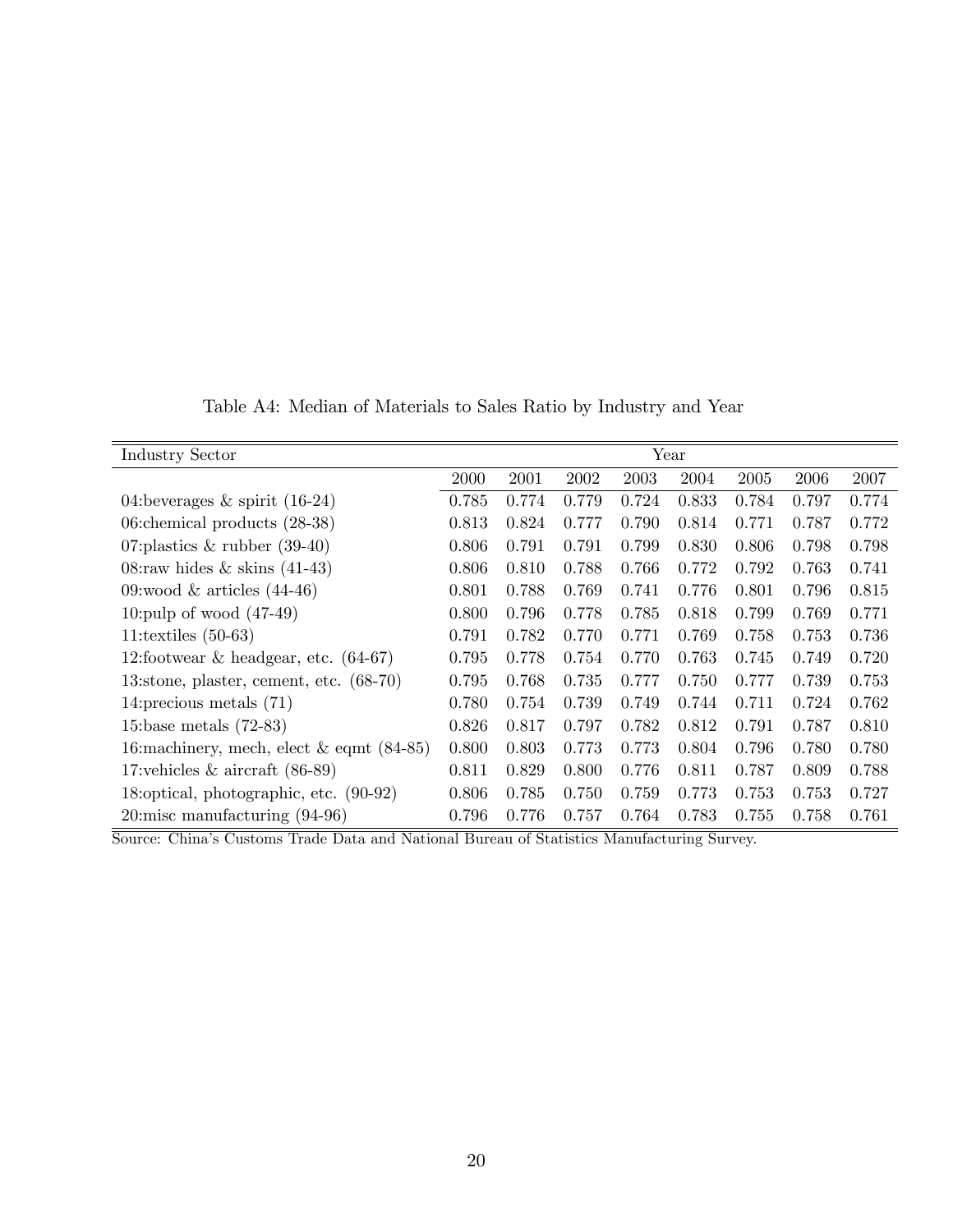| <b>Industry Sector</b>                     |       |       |       |       | Year  |       |       |       |
|--------------------------------------------|-------|-------|-------|-------|-------|-------|-------|-------|
|                                            | 2000  | 2001  | 2002  | 2003  | 2004  | 2005  | 2006  | 2007  |
| 01:live animals $(1-5)$                    | 287.7 | 288.2 | 292.1 | 289.9 | 291.2 | 293.5 | 291.5 | 293.4 |
| $02$ : vegetables $(6-14)$                 | 333.4 | 335.0 | 340.4 | 339.2 | 340.9 | 344.1 | 342.3 | 342.8 |
| 03:animal or vegetable oil $(15)$          | 294.2 | 294.5 | 297.9 | 295.6 | 296.4 | 299.2 | 297.3 | 298.0 |
| 04:beverages $\&$ spirit (16-24)           | 307.3 | 308.4 | 313.3 | 311.7 | 313.2 | 316.2 | 314.3 | 315.3 |
| 05: mineral products $(25-27)$             | 253.5 | 256.0 | 258.9 | 261.2 | 262.6 | 265.2 | 266.5 | 265.4 |
| 06: chemical products $(28-38)$            | 304.5 | 307.4 | 312.4 | 313.5 | 315.5 | 318.6 | 319.8 | 316.9 |
| 07: plastics $\&$ rubber (39-40)           | 263.6 | 263.6 | 268.4 | 268.1 | 270.9 | 273.2 | 273.6 | 272.1 |
| 08: raw hides $\&$ skins (41-43)           | 308.1 | 309.1 | 312.8 | 310.8 | 312.1 | 314.5 | 314.1 | 312.2 |
| 09:wood $&$ articles $(44-46)$             | 186.2 | 188.2 | 192.3 | 192.0 | 194.1 | 195.2 | 193.6 | 193.2 |
| 10: pulp of wood $(47-49)$                 | 202.6 | 205.3 | 207.3 | 209.4 | 209.6 | 213.3 | 210.8 | 209.8 |
| 11:textiles $(50-63)$                      | 445.7 | 447.2 | 452.0 | 449.6 | 452.3 | 454.4 | 453.1 | 451.8 |
| 12:footwear $\&$ headgear, etc. (64-67)    | 374.5 | 374.6 | 378.6 | 376.5 | 379.5 | 381.1 | 380.4 | 378.6 |
| 13:stone, plaster, cement, etc. $(68-70)$  | 282.2 | 284.2 | 288.9 | 289.9 | 292.3 | 294.6 | 295.5 | 293.6 |
| 14: precious metals $(71)$                 | 310.3 | 313.5 | 319.3 | 320.1 | 323.8 | 326.3 | 326.9 | 324.4 |
| 15:base metals $(72-83)$                   | 348.7 | 352.7 | 359.5 | 361.0 | 366.4 | 369.0 | 370.4 | 367.4 |
| 16: machinery, mech, elect eqmt (84-85)    | 447.6 | 450.9 | 456.3 | 457.6 | 461.6 | 463.6 | 464.3 | 462.9 |
| 17: vehicles $\&$ aircraft (86-89)         | 296.4 | 297.3 | 302.6 | 304.7 | 308.1 | 309.4 | 310.9 | 311.0 |
| 18: optical, photographic, etc. (90-92)    | 421.6 | 424.6 | 430.7 | 430.9 | 435.7 | 437.6 | 438.3 | 435.8 |
| $20 \text{.}$ misc manufacturing $(94-96)$ | 326.8 | 328.5 | 333.5 | 333.0 | 336.6 | 338.4 | 338.5 | 336.4 |

Table A5: Upstream Variety Counts

Source: Chinaís Customs Trade Data and National Bureau of Statistics Manufacturing Survey. Each variety is defined as a HS-6 digit product.  $\,$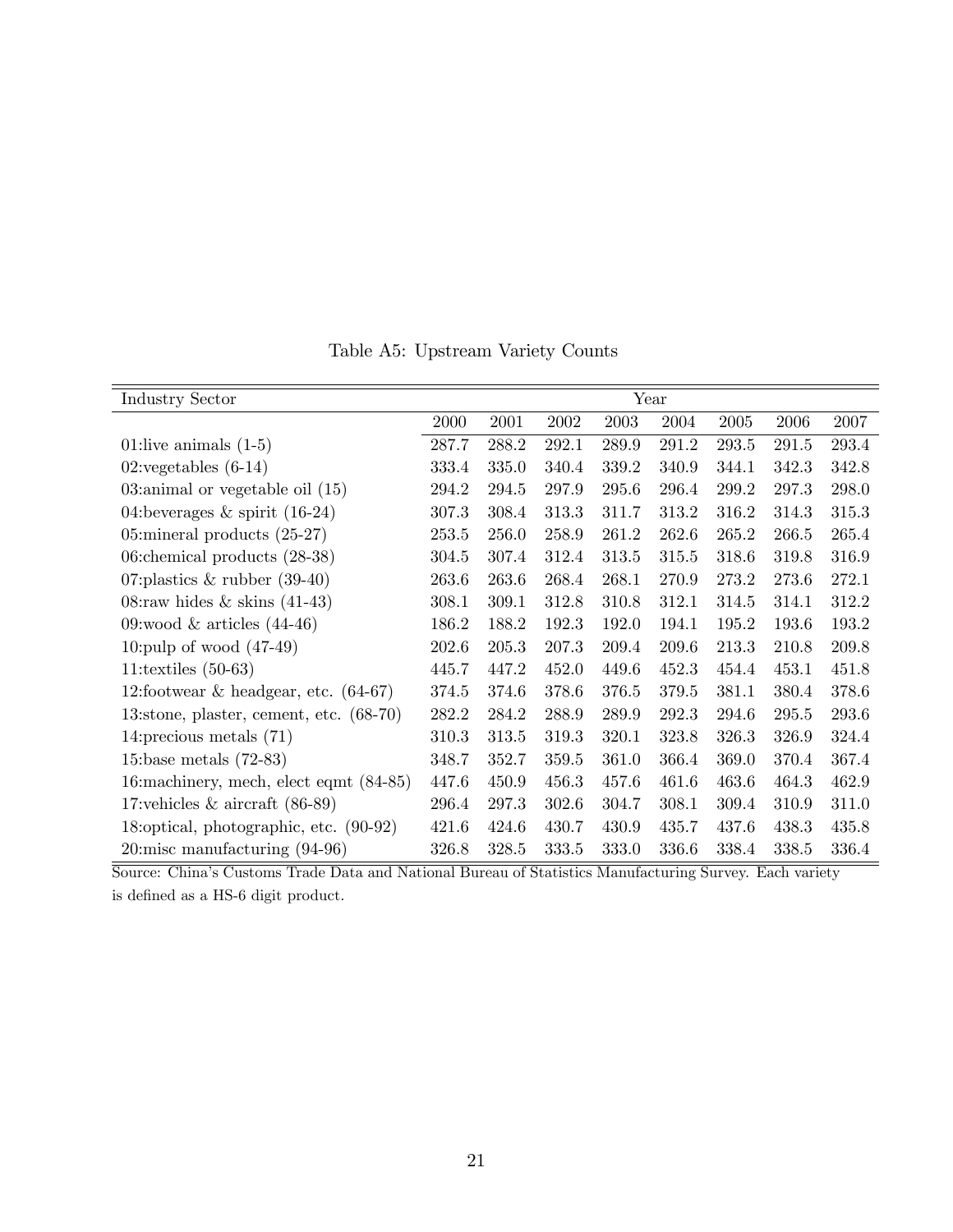| Industry Sector                            |      |       |       |       | Year  |       |       |       |
|--------------------------------------------|------|-------|-------|-------|-------|-------|-------|-------|
|                                            | 2000 | 2001  | 2002  | 2003  | 2004  | 2005  | 2006  | 2007  |
| 04:beverages $\&$ spirit (16-24)           | 1    | 0.980 | 0.975 | 1.075 | 1.067 | 1.092 | 1.187 | 1.220 |
| 06: chemical products $(28-38)$            | 1    | 0.981 | 1.028 | 1.145 | 1.219 | 1.385 | 1.564 | 1.657 |
| 07: plastics $\&$ rubber (39-40)           | 1    | 0.997 | 1.053 | 1.139 | 1.183 | 1.288 | 1.418 | 1.526 |
| 08: raw hides $\&$ skins (41-43)           | 1    | 1.000 | 0.997 | 1.098 | 1.125 | 1.192 | 1.279 | 1.355 |
| 09:wood & articles $(44-46)$               | 1    | 0.960 | 0.991 | 1.077 | 1.112 | 1.162 | 1.233 | 1.262 |
| 10: pulp of wood $(47-49)$                 | 1    | 0.998 | 1.024 | 1.116 | 1.168 | 1.241 | 1.332 | 1.486 |
| 11:textiles $(50-63)$                      | 1    | 0.995 | 1.004 | 1.087 | 1.108 | 1.153 | 1.228 | 1.253 |
| 12:footwear $\&$ headgear, etc. (64-67)    | 1    | 0.994 | 1.019 | 1.101 | 1.150 | 1.234 | 1.328 | 1.396 |
| 13:stone, plaster, cement, etc. $(68-70)$  | 1    | 0.996 | 1.007 | 1.095 | 1.197 | 1.356 | 1.510 | 1.659 |
| 14: precious metals $(71)$                 | 1    | 0.985 | 0.960 | 1.048 | 1.094 | 1.208 | 1.316 | 1.403 |
| 15:base metals $(72-83)$                   | 1    | 0.978 | 0.991 | 1.043 | 1.112 | 1.256 | 1.403 | 1.488 |
| 16: machinery, mech, elect eqmt (84-85)    | 1    | 1.021 | 1.115 | 1.237 | 1.305 | 1.431 | 1.572 | 1.890 |
| 17: vehicles $\&$ aircraft (86-89)         | 1    | 1.044 | 1.053 | 1.136 | 1.245 | 1.390 | 1.547 | 1.890 |
| 18: optical, photographic, etc. (90-92)    | 1    | 1.015 | 1.120 | 1.299 | 1.416 | 1.541 | 1.672 | 2.022 |
| $20 \text{:}$ misc manufacturing $(94-96)$ | 1    | 0.992 | 1.009 | 1.105 | 1.175 | 1.286 | 1.413 | 1.563 |

Table A6: Price Index of Imported Materials/ Price Index of Domestic Materials

Source: Chinaís Customs Trade Data and National Bureau of Statistics Manufacturing Survey. Both prices are normalized to 1 for year 2000.

| Table A7: Percentage of Foreign Content in Domestic Materials |  |  |  |  |
|---------------------------------------------------------------|--|--|--|--|
|---------------------------------------------------------------|--|--|--|--|

| <b>Industry Sector</b>                     |       |       |       |       | Year  |       |       |       |
|--------------------------------------------|-------|-------|-------|-------|-------|-------|-------|-------|
|                                            | 2000  | 2001  | 2002  | 2003  | 2004  | 2005  | 2006  | 2007  |
| 04:beverages $\&$ spirit (16-24)           | 0.727 | 0.795 | 0.960 | 1.176 | 1.560 | 2.032 | 2.029 | 2.084 |
| 06: chemical products $(28-38)$            | 0.670 | 0.744 | 0.921 | 1.151 | 1.595 | 2.134 | 2.183 | 2.318 |
| 07: plastics $\&$ rubber (39-40)           | 0.386 | 0.433 | 0.544 | 0.691 | 0.975 | 1.312 | 1.374 | 1.466 |
| 08: raw hides $\&$ skins (41-43)           | 0.718 | 0.788 | 0.972 | 1.210 | 1.652 | 2.169 | 2.210 | 2.291 |
| 09:wood $&$ articles $(44-46)$             | 1.110 | 1.209 | 1.465 | 1.826 | 2.518 | 3.353 | 3.352 | 3.493 |
| 10:pulp of wood $(47-49)$                  | 0.892 | 1.012 | 1.286 | 1.680 | 2.389 | 3.211 | 3.374 | 3.549 |
| 11:textiles $(50-63)$                      | 1.058 | 1.163 | 1.443 | 1.800 | 2.436 | 3.226 | 3.288 | 3.426 |
| 12:footwear $\&$ headgear, etc. (64-67)    | 0.927 | 1.027 | 1.290 | 1.631 | 2.263 | 3.023 | 3.133 | 3.293 |
| 13:stone, plaster, cement, etc. $(68-70)$  | 1.204 | 1.338 | 1.662 | 2.094 | 2.944 | 3.967 | 4.103 | 4.381 |
| 14: precious metals $(71)$                 | 0.918 | 1.024 | 1.276 | 1.607 | 2.249 | 3.053 | 3.188 | 3.450 |
| 15:base metals $(72-83)$                   | 1.146 | 1.282 | 1.602 | 2.026 | 2.857 | 3.907 | 4.122 | 4.511 |
| 16: machinery, mech, elect eqmt (84-85)    | 1.089 | 1.230 | 1.544 | 1.974 | 2.737 | 3.689 | 3.939 | 4.375 |
| 17: vehicles $\&$ aircraft (86-89)         | 1.414 | 1.586 | 1.981 | 2.528 | 3.564 | 4.855 | 5.134 | 5.657 |
| 18: optical, photographic, etc. (90-92)    | 0.730 | 0.820 | 1.028 | 1.311 | 1.829 | 2.466 | 2.617 | 2.877 |
| $20 \text{:}$ misc manufacturing $(94-96)$ | 1.015 | 1.129 | 1.412 | 1.787 | 2.502 | 3.366 | 3.513 | 3.759 |

Source: From Koopman, Wang, and Wei (2012) and authors' imputation based on the growth rate of the number of ordinary importers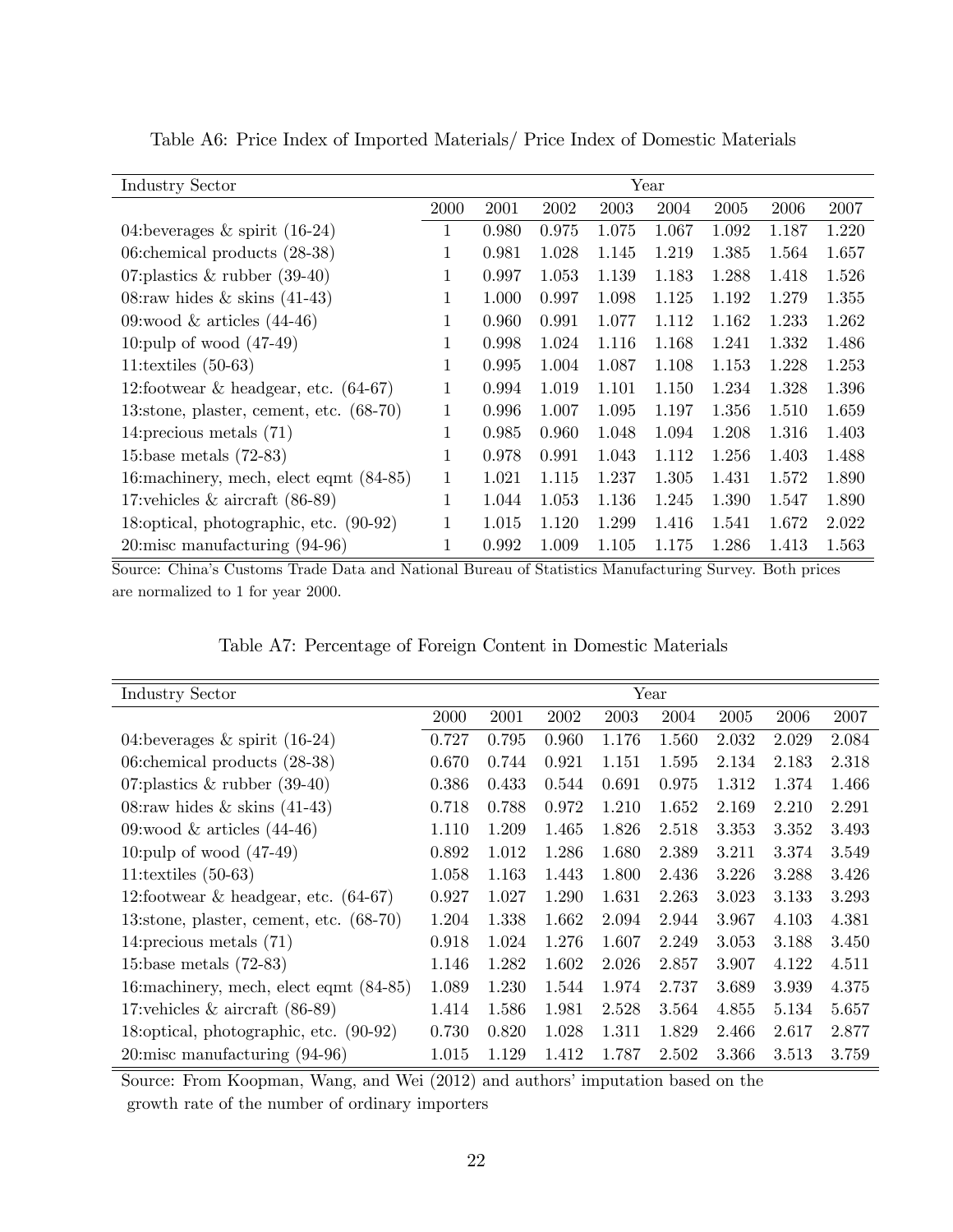| <b>Industry Sector</b>                     |       |       |       |       | Year  |       |       |       |
|--------------------------------------------|-------|-------|-------|-------|-------|-------|-------|-------|
|                                            | 2000  | 2001  | 2002  | 2003  | 2004  | 2005  | 2006  | 2007  |
| 04:beverages $\&$ spirit (16-24)           | 0.909 | 0.928 | 0.897 | 0.884 | 0.876 | 0.922 | 0.911 | 0.931 |
| 06: chemical products $(28-38)$            | 0.880 | 0.906 | 0.895 | 0.942 | 0.880 | 0.914 | 0.904 | 0.915 |
| 07: plastics $\&$ rubber (39-40)           | 0.811 | 0.862 | 0.853 | 0.838 | 0.795 | 0.845 | 0.849 | 0.848 |
| 08: raw hides $\&$ skins (41-43)           | 0.792 | 0.846 | 0.876 | 0.894 | 0.870 | 0.792 | 0.803 | 0.777 |
| 09:wood $\&$ articles (44-46)              | 0.820 | 0.848 | 0.855 | 0.878 | 0.859 | 0.898 | 0.870 | 0.901 |
| 10: pulp of wood $(47-49)$                 | 0.804 | 0.850 | 0.826 | 0.873 | 0.775 | 0.946 | 0.893 | 0.895 |
| 11:textiles $(50-63)$                      | 0.802 | 0.852 | 0.855 | 0.873 | 0.858 | 0.890 | 0.893 | 0.891 |
| 12:footwear $\&$ headgear, etc. $(64-67)$  | 0.756 | 0.789 | 0.792 | 0.855 | 0.804 | 0.870 | 0.823 | 0.888 |
| 13:stone, plaster, cement, etc. $(68-70)$  | 0.942 | 0.889 | 0.912 | 0.907 | 0.861 | 0.876 | 0.877 | 0.892 |
| 14: precious metals $(71)$                 | 1.000 | 1.000 | 1.000 | 1.000 | 1.000 | 1.000 | 1.000 | 1.000 |
| 15:base metals $(72-83)$                   | 0.851 | 0.861 | 0.896 | 0.916 | 0.876 | 0.917 | 0.926 | 0.953 |
| 16: machinery, mech, elect eqmt (84-85)    | 0.830 | 0.833 | 0.841 | 0.893 | 0.836 | 0.900 | 0.910 | 0.915 |
| 17: vehicles $\&$ aircraft (86-89)         | 0.944 | 0.971 | 0.978 | 0.967 | 0.943 | 0.980 | 0.982 | 0.989 |
| 18: optical, photographic, etc. (90-92)    | 0.808 | 0.867 | 0.843 | 0.882 | 0.897 | 0.901 | 0.915 | 0.915 |
| $20 \text{:}$ misc manufacturing $(94-96)$ | 0.730 | 0.804 | 0.892 | 0.901 | 0.899 | 0.912 | 0.932 | 0.923 |

Table A8: 25th-percentile of Ordinary Exporters' DVAR by Industry and Year

Source: Chinaís Customs Trade Data and National Bureau of Statistics Manufacturing Survey.

| Table A9: DVAR by Industry and Year |  |  |  |  |  |
|-------------------------------------|--|--|--|--|--|
|-------------------------------------|--|--|--|--|--|

| <b>Industry Sector</b>                     |       |       |       |       | Year  |       |       |       |
|--------------------------------------------|-------|-------|-------|-------|-------|-------|-------|-------|
|                                            | 2000  | 2001  | 2002  | 2003  | 2004  | 2005  | 2006  | 2007  |
| 04:beverages $\&$ spirit (16-24)           | 0.650 | 0.685 | 0.699 | 0.694 | 0.725 | 0.680 | 0.732 | 0.750 |
| 06: chemical products $(28-38)$            | 0.386 | 0.463 | 0.500 | 0.481 | 0.384 | 0.452 | 0.564 | 0.443 |
| 07: plastics $\&$ rubber (39-40)           | 0.418 | 0.458 | 0.364 | 0.403 | 0.357 | 0.507 | 0.417 | 0.443 |
| 08: raw hides $\&$ skins (41-43)           | 0.426 | 0.343 | 0.410 | 0.418 | 0.504 | 0.525 | 0.531 | 0.573 |
| 09:wood $&$ articles $(44-46)$             | 0.438 | 0.604 | 0.445 | 0.289 | 0.552 | 0.594 | 0.347 | 0.390 |
| 10: pulp of wood $(47-49)$                 | 0.304 | 0.401 | 0.395 | 0.393 | 0.452 | 0.547 | 0.562 | 0.515 |
| 11:textiles $(50-63)$                      | 0.495 | 0.464 | 0.525 | 0.546 | 0.558 | 0.599 | 0.620 | 0.561 |
| 12:footwear $\&$ headgear, etc. (64-67)    | 0.590 | 0.571 | 0.613 | 0.663 | 0.628 | 0.657 | 0.686 | 0.693 |
| 13:stone, plaster, cement, etc. $(68-70)$  | 0.550 | 0.517 | 0.538 | 0.617 | 0.587 | 0.504 | 0.530 | 0.554 |
| 14: precious metals $(71)$                 | 0.248 | 0.262 | 0.094 | 0.306 | 0.531 | 0.291 | 0.504 | 0.528 |
| 15:base metals $(72-83)$                   | 0.525 | 0.468 | 0.545 | 0.477 | 0.556 | 0.356 | 0.426 | 0.491 |
| 16: machinery, mech, elect eqmt (84-85)    | 0.402 | 0.428 | 0.467 | 0.436 | 0.489 | 0.540 | 0.479 | 0.529 |
| 17: vehicles $\&$ aircraft (86-89)         | 0.501 | 0.657 | 0.507 | 0.628 | 0.554 | 0.617 | 0.721 | 0.767 |
| 18: optical, photographic, etc. (90-92)    | 0.469 | 0.530 | 0.509 | 0.529 | 0.463 | 0.574 | 0.641 | 0.558 |
| $20 \text{:}$ misc manufacturing $(94-96)$ | 0.617 | 0.572 | 0.599 | 0.606 | 0.620 | 0.584 | 0.663 | 0.650 |

Source: Chinaís Customs Trade Data and National Bureau of Statistics Manufacturing Survey DVAR is computed using single-industry firm sample and Filter 2 stated in Table 3.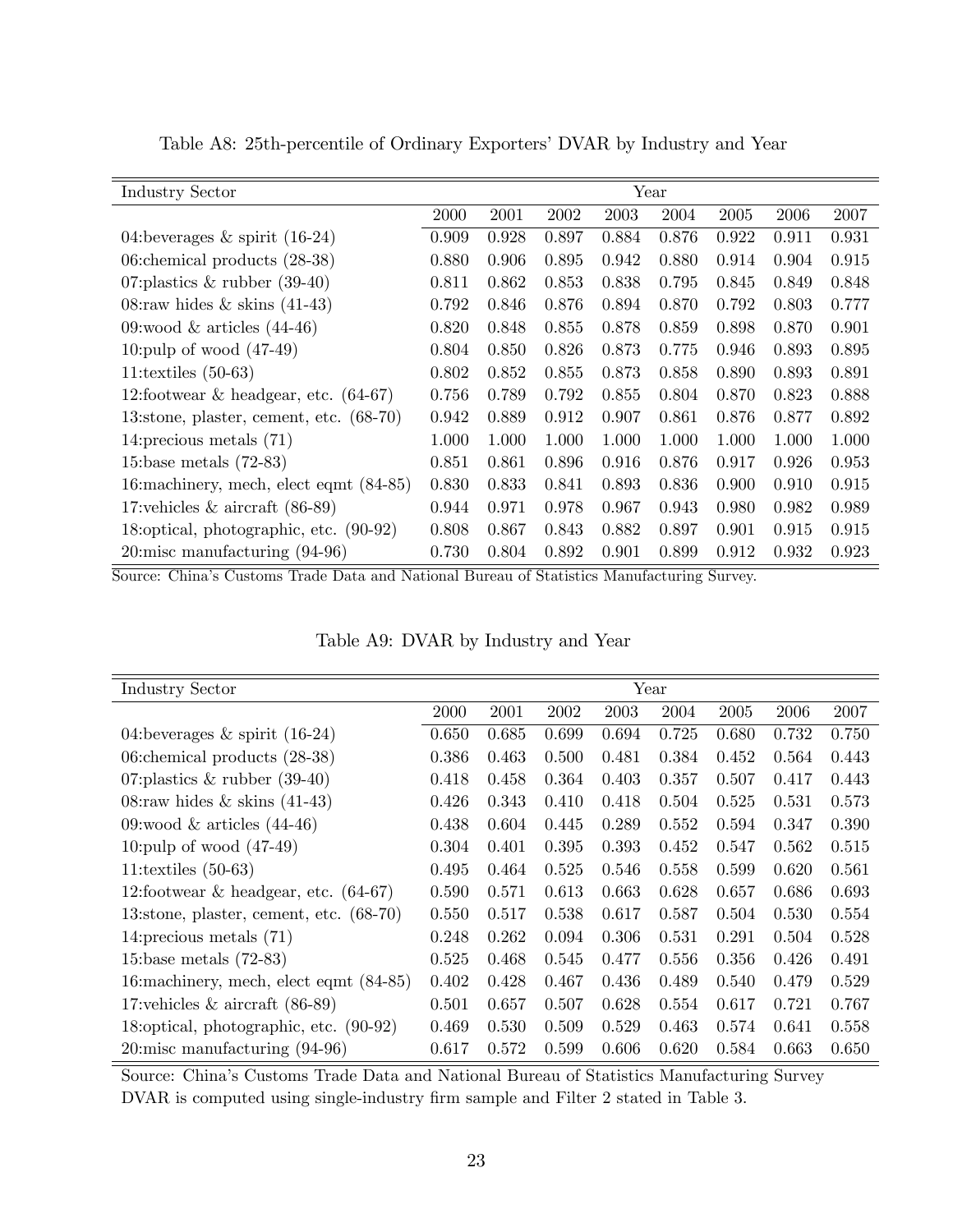|                   |                         | $\widehat{\infty}$ | $\widehat{\mathbb{C}}$ | $\overline{4}$ | $\widetilde{\mathbf{e}}$    | $\overline{6}$ |                                | $\circledast$  |
|-------------------|-------------------------|--------------------|------------------------|----------------|-----------------------------|----------------|--------------------------------|----------------|
| Dep Var           |                         |                    | $Ext_t$                |                | $state_{t-1}$               |                | $DVAR_{t-1}$ $ln(sales_{t-1})$ | $ln(exp_{t-1}$ |
| $state_{t-1}$     | 1.0680*                 | 1.0606*            | $0.0686*$              | 0.0617         |                             |                |                                |                |
|                   |                         | (0.035)            | (0.039)                | (0.038)        |                             |                |                                |                |
| $DVAR_{t-1}$      | $(0.039)$<br>$0.101***$ | $0.108***$         |                        |                |                             |                |                                |                |
|                   | (0.015)                 | (0.014)            |                        |                |                             |                |                                |                |
| $ln(sales_{t-1})$ | $-0.0035*$              |                    | $-0.0039$              |                |                             |                |                                |                |
|                   | (0.002)                 |                    | (0.003)                |                |                             |                |                                |                |
| $ln(exp_{t-1})$   |                         | $0.0088***$        |                        | $-0.0073***$   |                             |                |                                |                |
|                   |                         | (0.002)            |                        | (0.002)        |                             |                |                                |                |
| $Exit_t$          |                         |                    |                        |                | $0.0035**$                  | $0.0374***$    | $-0.0461*$                     | $-0.151***$    |
|                   |                         |                    |                        |                | (0.002)                     | (0.005)        | (0.026)                        | (0.028)        |
| Controls          |                         |                    |                        |                | Industry-Year Fixed Effects |                |                                |                |
|                   | 15271                   | 15274              | 15271                  | 15274          | 15274                       | 15304          | 15299                          | 15304          |
| $\tilde{c}$       | 0737                    | 075                | 0702                   | 0711           | .0148                       | .0828          | 0944                           | 0753           |

Table A10: Characteristics of Exiting Exporters Table A10: Characteristics of Exiting Exporters Note: Industry-year fixed effects are always included. Data set: merged NBS and customs data. Columns (1)-(4) examine the relation between the (lagged) firm characteristics and the probability of exits. Columns  $(5)$  and  $(8)$  examine the characteristics of exiting firms. Bootstrapped standard Note: Industry-year fixed effects are always included. Data set: merged NBS and customs data. Columns (1)-(4) examine the relation between the (lagged) firm characteristics and the probability of exits. Columns (5) and (8) examine the characteristics of exiting firms. Bootstrapped standard errors are in parentheses. \* p<0.10, \*\* p<0.05, \*\*\* p<0.01. errors are in parentheses. \* p<0.10; \*\* p<0.05; \*\*\* p<0.01.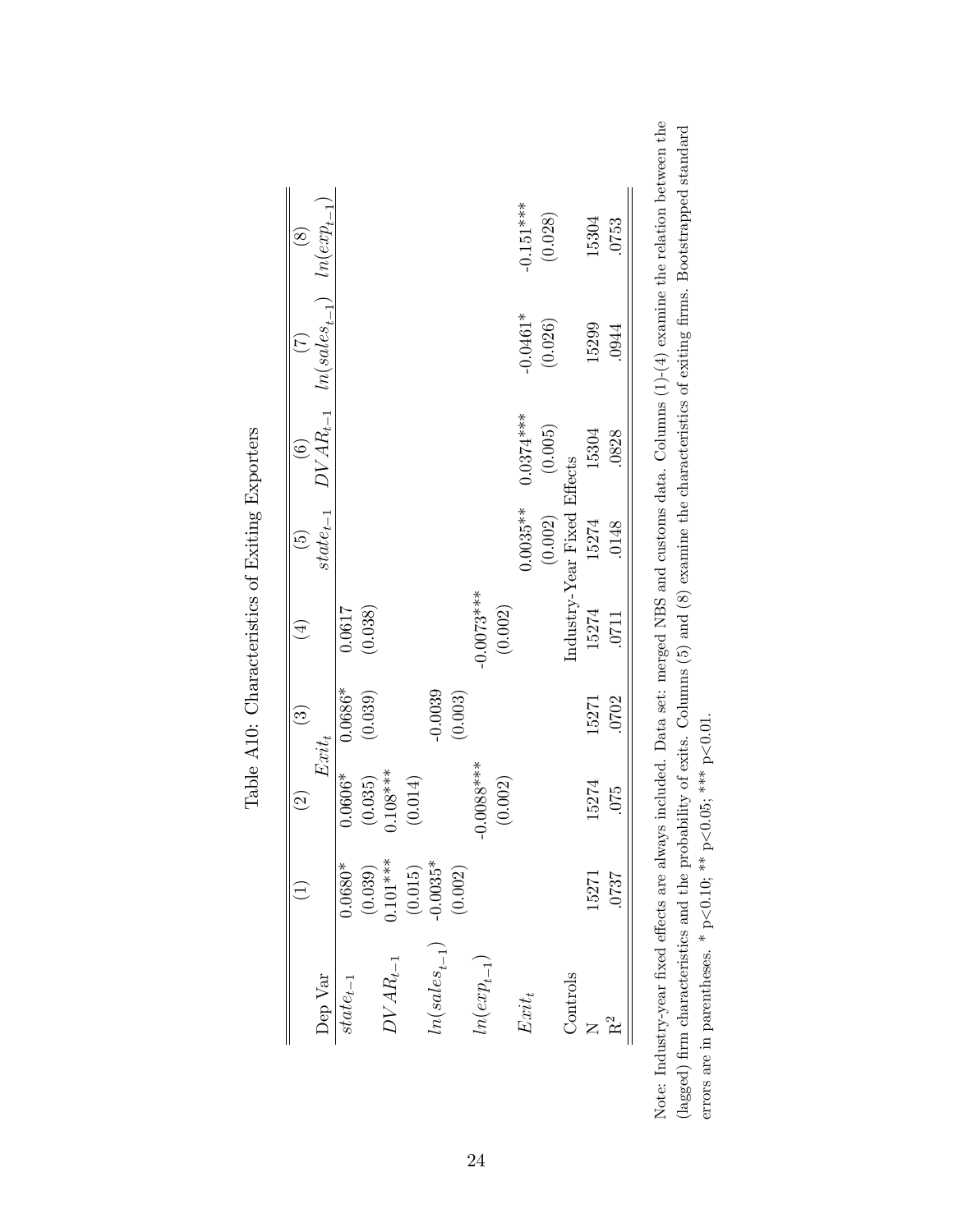|                                                                                                          | (1)          | (2)        | (3)                  | (4)                  | (5)                | (6)        | (7)                | (8)                |
|----------------------------------------------------------------------------------------------------------|--------------|------------|----------------------|----------------------|--------------------|------------|--------------------|--------------------|
| Dep. Var.                                                                                                | <b>DVAR</b>  |            | Imp/Material         |                      | $ln(Exp\;Variety)$ |            | $ln(Imp\ variety)$ |                    |
| Sample:                                                                                                  | IA           | PA         | IA                   | PA                   | IA                 | PA         | IA                 | PA                 |
| Year Dummies:                                                                                            |              |            |                      |                      |                    |            |                    |                    |
| 2001                                                                                                     | $0.0298***$  | 0.0237     | $-0.0232***$         | 0.00386              | $-0.123***$        | $-0.0524$  | $-0.0366*$         | $-0.0264$          |
|                                                                                                          | (0.007)      | (0.032)    | (0.007)              | (0.033)              | (0.019)            | (0.101)    | (0.022)            | (0.088)            |
| 2002                                                                                                     | $0.0494***$  | 0.0422     | $-0.0295***$         | $\,0.0359\,$         | $-0.114***$        | $-0.0604$  | $0.0601**$         | 0.0335             |
|                                                                                                          | (0.008)      | (0.034)    | (0.007)              | (0.035)              | (0.020)            | (0.106)    | (0.024)            | (0.093)            |
| 2003                                                                                                     | $0.0682***$  | $0.0618*$  | $-0.0700***$         | 0.00539              | $-0.224***$        | $-0.0959$  | $0.101***$         | 0.119              |
|                                                                                                          | (0.007)      | (0.034)    | (0.007)              | (0.038)              | (0.021)            | (0.107)    | (0.023)            | (0.093)            |
| 2004                                                                                                     | $0.0706***$  | 0.0486     | $-0.0917***$         | 0.0271               | $-0.286***$        | $-0.133$   | $0.118***$         | $0.217**$          |
|                                                                                                          | (0.008)      | (0.032)    | (0.008)              | (0.044)              | (0.022)            | (0.106)    | (0.024)            | (0.096)            |
| 2005                                                                                                     | $0.0980***$  | $0.100***$ | $-0.118***$          | $-0.0290$            | $-0.349***$        | $-0.221**$ | $0.203***$         | $0.228**$          |
|                                                                                                          | (0.008)      | (0.034)    | (0.009)              | (0.047)              | (0.024)            | (0.107)    | (0.025)            | (0.105)            |
| 2006                                                                                                     | $0.140***$   | $0.132***$ | $-0.161***$          | $-0.0467$            | $-0.202***$        | $-0.136$   | $0.283***$         | $0.285***$         |
|                                                                                                          | (0.008)      | (0.038)    | (0.010)              | (0.045)              | (0.025)            | (0.106)    | (0.029)            | (0.102)            |
|                                                                                                          |              |            |                      |                      |                    |            |                    |                    |
|                                                                                                          | $-0.0044$    | $0.0009\,$ | 0.0270               | $0.251*$             | $-0.0343$          | $-0.231$   | $-0.0417$          | 0.0059             |
|                                                                                                          | (0.016)      | (0.065)    | (0.052)              | (0.136)              | (0.055)            | (0.226)    | (0.037)            |                    |
|                                                                                                          | $-0.0247***$ | 0.0073     |                      |                      | 0.0143             | $-0.0867$  | 0.0097             | $-0.123$           |
|                                                                                                          |              |            |                      |                      |                    |            |                    |                    |
|                                                                                                          |              |            |                      |                      |                    |            |                    |                    |
|                                                                                                          |              |            |                      |                      |                    |            |                    |                    |
|                                                                                                          |              |            |                      |                      |                    |            |                    |                    |
| $\overline{N}$                                                                                           | 13062        | 1744       | 13040                | 1733                 | 13062              | 1744       | 13062              | 1744               |
| $\mathbf{R}^2$                                                                                           | .0686        | .0459      | .0867                | .0579                | .0647              | .0208      | .0419              | .0372              |
| $\left(\frac{wL}{PY}\right)_{it}$<br>$\left(\frac{P^D M^D + P^I M^I}{P Y}\right)_{it}$<br>$ln(K/L)_{it}$ | (0.009)      | (0.058)    | $-0.0037$<br>(0.005) | $-0.0071$<br>(0.011) | (0.025)            | (0.164)    | (0.026)            | (0.241)<br>(0.224) |

Table A11: Import and Assembly versus Pure Assembly

Note: Firm and year fixed effects are always included. Data set: merged NBS-customs data. IA and PA stand for import and assembly and pure assembly, respectively. Columns (1) and (2) use firm DVAR as the dependent variable; columns  $(3)$  and  $(4)$  use firm imports-to-materials ratio as the dependent variable; columns  $(5)$  and  $(6)$  use log of the firm's export varieity as the dependent variable; columns  $(7)$  and  $(8)$  use log of the firm's export varieity as the dependent variable. Bootstrapped standard errors are in parentheses. \* p<0.10; \*\* p<0.05; \*\*\* p<0.01.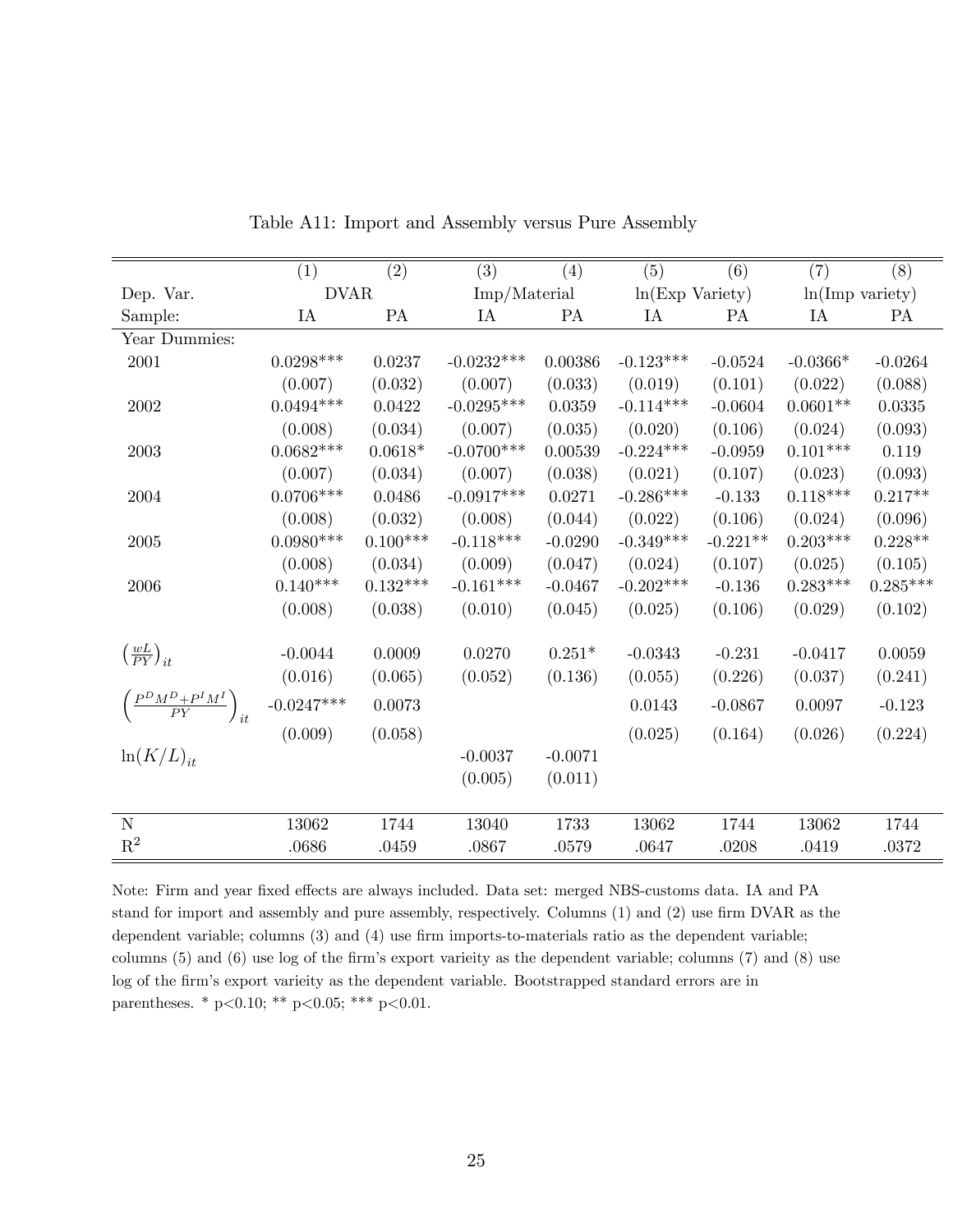| Rank           | HS6 (96) | Description                             | Imp00    | Exp07     | $%$ Exp07 by FIE |
|----------------|----------|-----------------------------------------|----------|-----------|------------------|
|                |          |                                         |          |           |                  |
| $\mathbf 1$    | 740200   | Unrefined copper; copper anodes         | 94775.05 | 1.785     | $1.5\,$          |
| $\overline{2}$ | 530121   | Broken and scutched                     | 69219.71 | 73.338    | 0.0              |
| 3              | 740311   | Refined copper - Cathododes             | 52945.12 | 115.669   | 0.0              |
| 4              | 510130   | Carbonised                              | 47167.51 | 4099.934  | 19.2             |
| 5              | 291733   | Aromatic polycarboxylic acids           | 22195.56 | 71.764    | 63.5             |
| 6              | 740321   | Copper alloys - Copper-zinc base alloys | 13405.72 | 21.957    | $5.0\,$          |
| 7              | 710610   | Powder                                  | 10303.45 | 6269.82   | 47.3             |
| 8              | 291412   | Acyclic ketones without oxygen function | 9354.077 | 20100.525 | 13.8             |
| $9\phantom{.}$ | 740329   | Other copper alloys                     | 8589.997 | 250.009   | 1.2              |
| 10             | 410122   | Other hides and skins of bovine animals | 7923.013 | 409.437   | 91.7             |
| 11             | 30375    | Other fish, excluding livers and roes   | 7108.482 | 403.583   | 18.1             |
| 12             | 470720   | Other paper or paperboard               | 5220.848 | 57.024    | 0.0              |
| 13             | 750712   | Tubes and pipes - of nickel             | 4757.735 | 1073.887  | $1.5\,$          |
| 14             | 750511   | Bars, rods and profiles, of nickel      | 4255.77  | 87.14     | 0.0              |
| 15             | 721113   | Not further worked than hot-rolled      | 3560.055 | 1737.362  | 0.0              |
| 16             | 400260   | Isoprene rubber $(IR)$                  | 3206.528 | 2492.855  | 0.6              |
| 17             | 870423   | Other, with compression-ignition        | 2527.633 | 796856.69 | 8.4              |
| 18             | 481031   | Kraft paper and paperboar               | 2410.466 | 2424.858  | 2.1              |
| 19             | 370120   | Instant print film                      | 2332.919 | 351.927   | 0.0              |
| 20             | 370256   | Other film, for colour photography      | 2135.713 | 55.455    | 0.0              |
| 21             | 722530   | Other, not further worked               | 2130.281 | 69535.009 | 10.3             |
| 22             | 40110    | Of a fat content                        | 2022.768 | 0.023     | 100.0            |
| 23             | 40410    | Whey and modified whey                  | 1992.98  | 0.71      | 0.0              |
| 24             | 721020   | Plated or coated with lead              | 1506.084 | 2511.163  | 0.9              |
| 25             | 540342   | Other yarn, multiple or cabled          | 1413.818 | 80.048    | 7.3              |
| 26             | 530129   | Flax, broken, scutched, hackled - other | 1163.462 | 135.442   | 49.7             |
| 27             | 370510   | For offset reproduction                 | 1067.683 | 91.158    | 10.4             |
| 28             | 740312   | Refined copper - Wire-bars              | 1028.783 | 0.455     | 100.0            |
| 29             | 370231   | Other film, without perforations        | 888.111  | 38.389    | 0.0              |
| 30             | 480240   | Wallpaper base                          | 772.938  | 6382.673  | 28.0             |
| 31             | 80221    | Hazelnuts or filberts                   | 617.869  | $5.9\,$   | 0.0              |
| 32             | 50710    | Ivory; ivory powder and waste           | 540.557  | 20.158    | 0.0              |
| 33             | 151329   | Palm kernel or babassu oil              | 445.65   | 24.453    | 99.4             |
| 34             | 80211    | Almonds - In shell                      | 376.58   | 3.5       | 0.0              |
| 35             | 890392   | Motorboats, other than outboard         | 360      | 607.729   | 0.0              |
| 36             | 841013   | Hydraulic turbines and water wheels     | 300      | 2133.552  | 0.0              |
|                |          |                                         |          |           |                  |

Table A12: Products that used to be imported by processing exporters but not exported by ordinary exporters in 2000

t o be continued to the next page